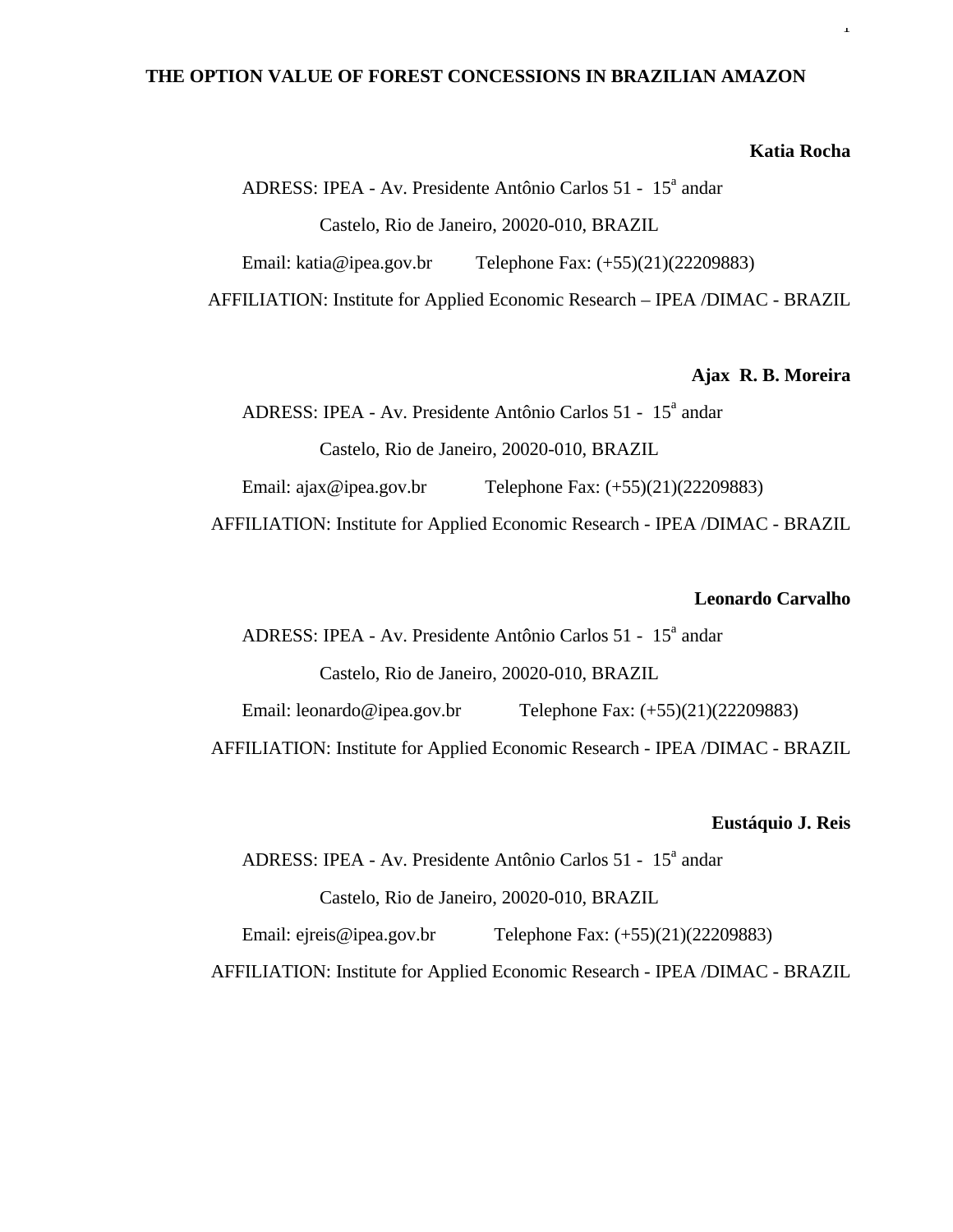We wish to thank especially Luiz Brandão – DEI PUC-RIO; Paulo Barreto - IMAZON; Adalberto Veríssimo - IMAZON; Claudio B. A. Bohrer -Geography Department-UFF; Ronaldo Seroa – IPEA and Claudio Ferraz - IPEA for relevant suggestions and explanations; Tsunehiro Otsuki – WB – for the data in logging; and Marcia Pimentel, Carmem Falcão, Ingreed Valdez and Joana Pires Costa all from IPEA - for their assistance.

This paper was presented at the  $5<sup>th</sup>$  Annual International Conference on Real Options, University of California – Los Angeles, 13-14 July 2001.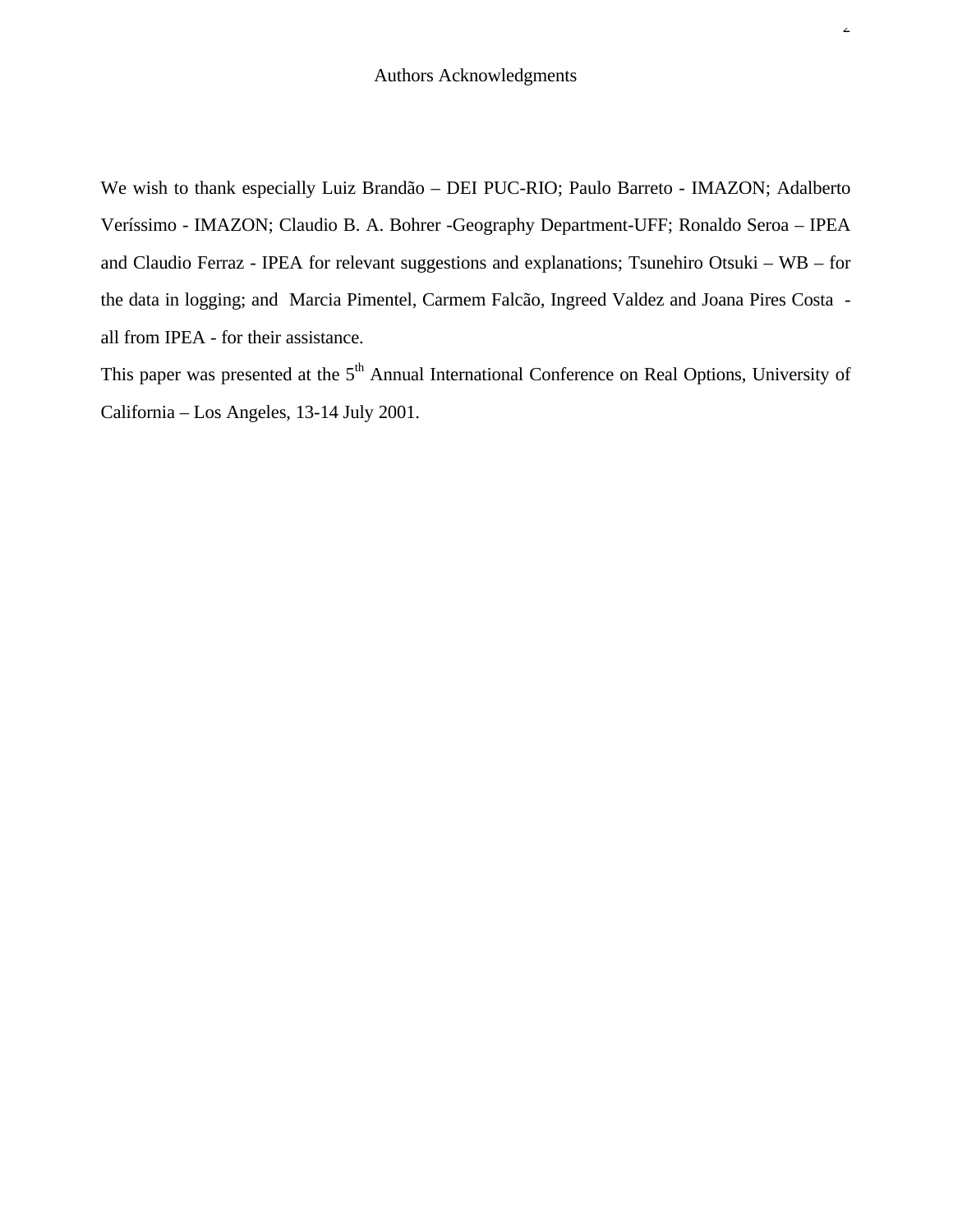# **THE OPTION VALUE OF FOREST CONCESSIONS IN BRAZILIAN AMAZON**

3

#### *This version: October 2001*

#### **Summary**

The Brazilian government currently implements concession policy to exploit timber harvesting on national forestry reserves in the Amazon region. This paper proposes methods to appraise the value of the forest concessions based upon option theory. Timber price is modeled as a mean-reverting stochastic process while the biomass volume follows the standard stochastic differential equation from the population ecology literature. Spatial regression estimates the probability distribution of biomass volumes in concession areas.

The concession value under option theory is 153% higher than the Net Present Value methodology. Since forest concessions are public resources, differences of that magnitude are not negligible.

*Key Words: Brazil, Amazonia, Forest Reserves, Forest Concessions, Real Option Theory, Spatial Correlation.*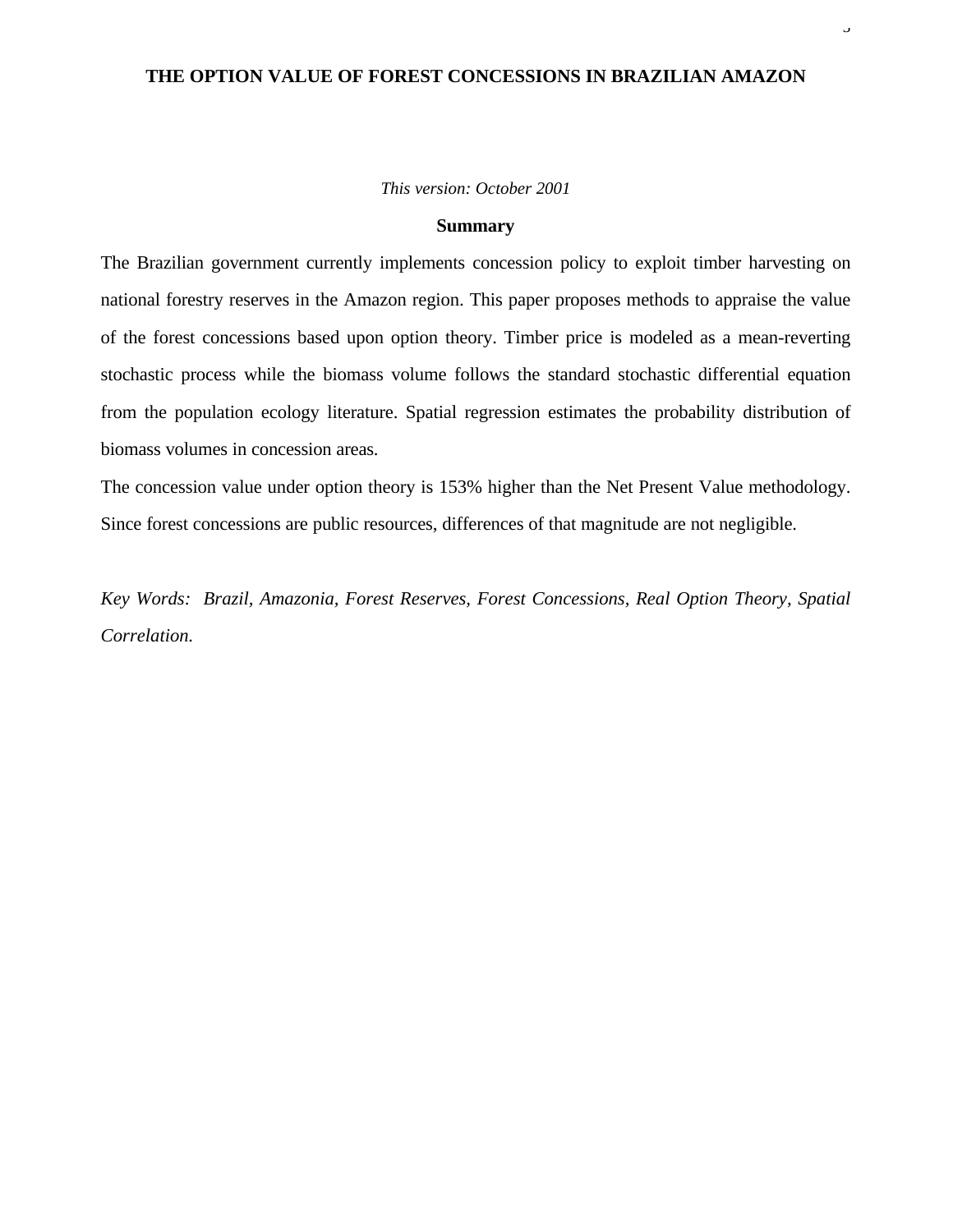## **1 – INTRODUCTION**

The Brazilian government currently implements concession policy to exploit timber harvesting on national forestry reserves (Flonas) in the Amazon region. Concession rights will be granted by auctions. Since national forests reserves are public resources, the right appraisal is required to avoid undervaluation (potentially resulting in windfall profits for private groups and also wasting of scarce natural forestry resources) or overvaluation (discouraging bidding and/or making sustainable exploitation unprofitable).

Forest lease is a capital investment opportunity with a long time horizon (usually thirty years), high uncertainties about timber price and inventory. Due to the fact that harvest decision is an instantaneous irreversible decision, and the leaseholder has the right but not the obligation to proceed the harvest, it seems naturally to use the option theory to appraise the concession value.

In Brazil, most studies dealing with concession or asset pricing valuation for privatization purposes use the Net Present Value (NPV) methodology, which relies basically on the expected free cash flow over the lifetime of the undertaking, discounted by the risk-adjusted discount rate. NPV does not consider such factors as the value aggregated by future efficient management of the asset, uncertainties over economical variables or the regulatory policy effect. The Real Option Theory (ROT) incorporates the effect of efficient management and economical uncertainties, as well as the effect of possible changes over regulatory regime. Particularly in the concession of Flonas, management involves the number of trees being felled in each period. For instance, if timber prices fall under some threshold level, the manager has the option of suspending production, waiting for a more advantageous moment; or if an unexpected amount of timber inventory is encountered, the concessionaire (leaseholder) has the option of increasing the harvest rate.

The flexibility of ROT increases the concession value in comparison to NPV. It is a well-known fact that the difference between ROT and NPV can be very significant, especially for out-of-the-money options.

From this perspective, in many cases NPV undervalues the concession and leads to mistaken decisions about the investment decision problem $<sup>1</sup>$ .</sup>

The option theory prices the concession in a way to maximize the expected cash flows coming from the current harvest policy and subsequent decisions about it. Therefore, it calculates the concession value assuming an optimal cutting rate policy adopted by the leaseholder. This concession value is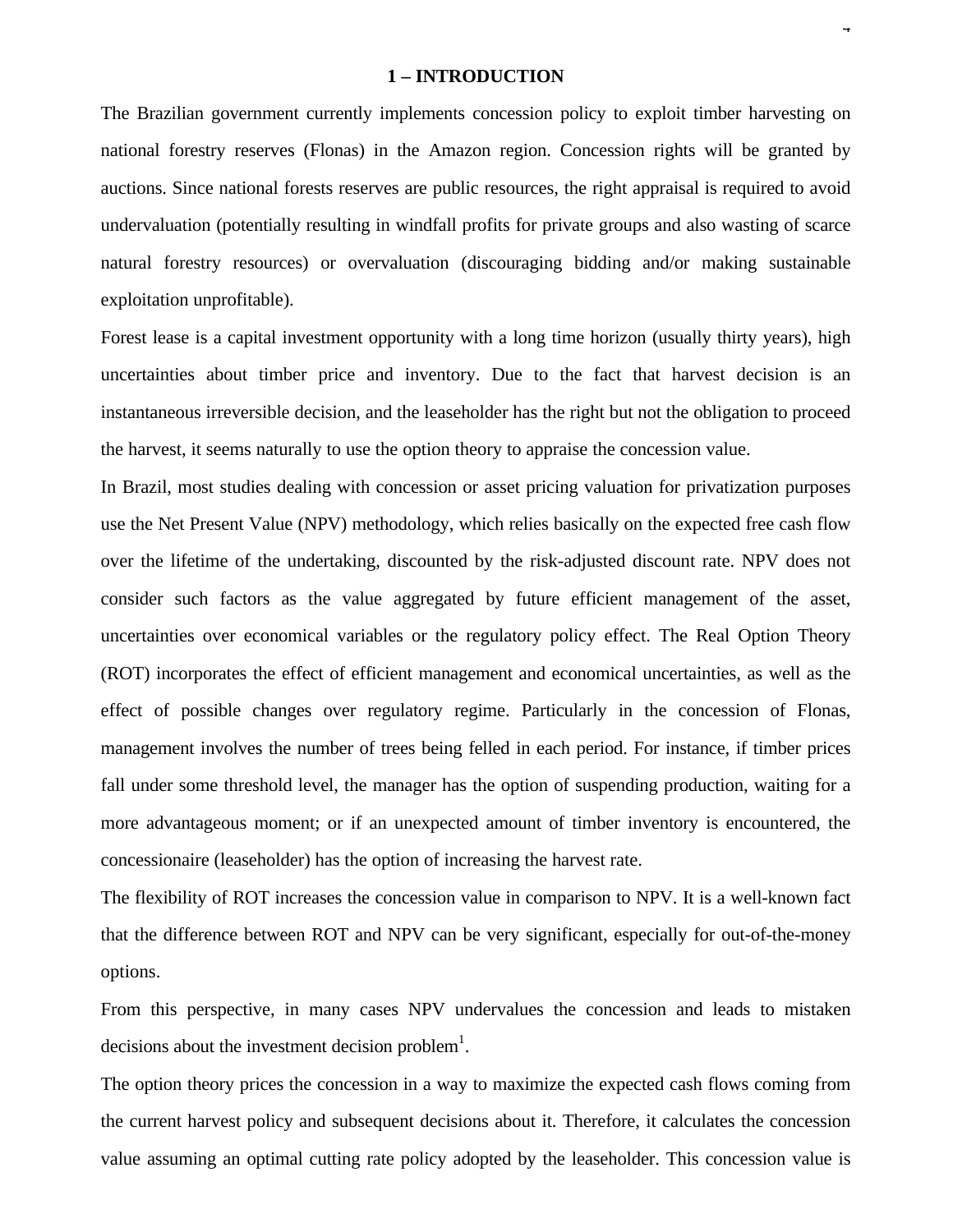higher than any figure coming from a non-optimal cutting policy. Obviously, the concession value paid at auction will not necessarily be the same as that calculated from the maximization problem, due to different knowledge or expertise of the bidders. Nevertheless, the option value can be very useful and help government decisions on setting a minimum bid price as a percentage of the estimated option value.

 $\overline{a}$ 

Several papers using ROT on concession valuation of natural resources can be found in literature. Pindyck (1984) was the first to introduce option theory to appraise a renewable resource with property rights. Brennan and Schwartz (1985) apply the same methodology to estimate a value for a non-renewable natural resource. Morck, Schwartz and Stangeland (1989), MSS (1989) hereafter, show how option theory can be used to value a white pine concession considering economical uncertainties and management flexibility to react to changes in the economy.

This study employs ROT to appraise the concession value of a typical Amazon forestry reserve (Flona) in the Legal Amazon region of Brazil, including economical uncertainties and analyze the effect of the government regulatory policy.

As a methodological paper, our goal is to present and calculate the optimal concession value. This optimal value depends on the set of parameters adopted. These parameters are selected in a way to reflect a range of perspectives about productivity or market economy. The results will be the best estimate for the concession value conditioned on the set of parameters adopted<sup>2</sup>, and therefore will mainly indicate how to appraise a forest concession in an optimal way.

The main characteristic of this paper is to extend the MSS (1989) model by considering that timber price follows a mean-reverting stochastic process which is a more appropriated feature for commodities. We also deal with the realistic assumption about uncertainty over the current timber volume (biomass) in the lease area and how this volume evolves over time. Because concession value depends on the biomass density<sup>3</sup> in the lease area, a methodological procedure has been proposed to estimate it by applying spatial econometric models<sup>4</sup>. The biomass density data came from the RADAM database (Brazilian natural resources statistics). This methodology has been used to estimate the biomass density function in any Legal Amazon municipality and therefore can be employed to calculate the concession value for any specific area. Appendix A presents the estimates for timber price stochastic process and for the current timber biomass in the concession area and its stochastic evolution over time.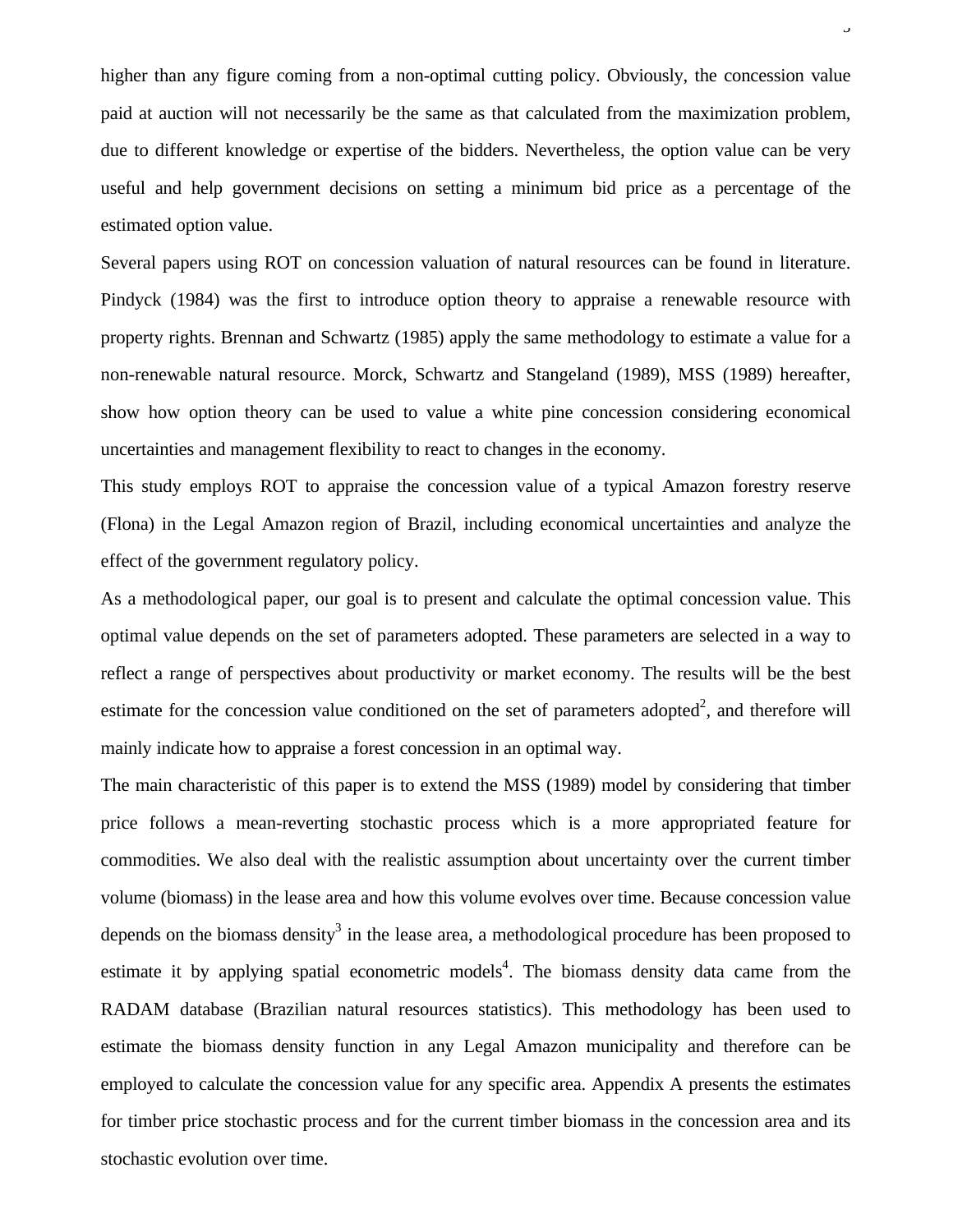The model also investigates how the regulatory policy, such as changes over the minimum inventory required to be held in the lease area, the management techniques utilization and the duration of the concession, affects the concession value.

It is useful to mention that the use of purely economic concepts in the valuation of natural resources is overly simplified. For a broader valuation of the costs and social benefits, it requires an appraisal of the environmental benefits of the forest areas, which are not reflected in the market price of the concession (such as retention of carbon and its contribution to global, regional and local climatic stability; biodiversity preservation; water balance maintenance). These environmental issues, however, are not considered in this study, which is restricted to the question of determining the economic market value of concessions<sup>5</sup>. For an application of ROT to value forest resources based on non-economical concepts see Conrad (1997).

The paper is organized as follows: the next section is an overview of the Amazon forest-concession policy in Brazil; the third section describes the Real Option Theory (ROT) and Net Present Value (NPV) methodologies employed to appraise the Amazon-forest concessions; the fourth section shows the results and comparisons between ROT and NPV are performed; and the last section presents our main conclusions.

#### **2 – AMAZON RESERVES CONCESSION POLICY**

Containing some one-third of the world's tropical forests, the Brazilian Amazon has an estimated 60 billion cubic meters of wood<sup>6</sup>. According to Veríssimo and Júnior (1997), the region produced 25 million cubic meters of wood in 1997 - 80% of the country's total output.

In the international market for tropical wood, Brazil still has a small participation, producing only four percent of world exports. However, significant expansion of this share is expected over the next decade, due to the gradual exhaustion of Asian forestry resources.

One recent instrument for forest regulation in Brazil is the National Forest Program, created in 1998, allowing concession of national forest areas (Flonas) for public use. The Brazilian Forest Act (Law 4771 – September 15, 1965 – Art.5), defines Flonas as public domain areas, endowed with native or planted vegetal coverage, established for the purposes of: promoting the management of natural resources (with emphasis on the production of timber and other plant products); guaranteeing the protection of water resources, landscapes, historic and archaeological grounds; and stimulating the development of scientific research, environmental education, recreation and tourism activities.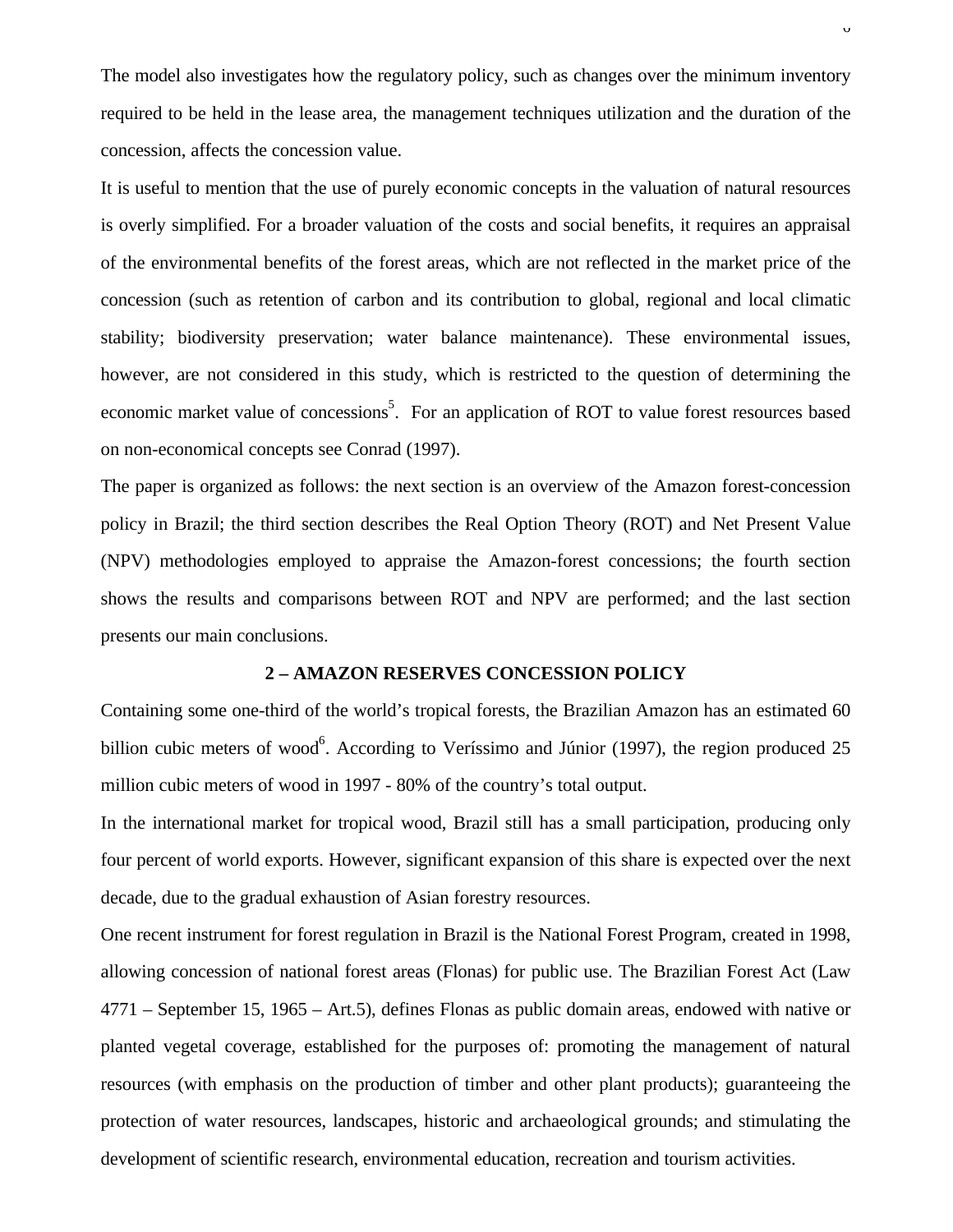According to Barreto and Veríssimo (1999), currently, there are 46 legally demarcated Flonas, adding up to 152,000  $\text{km}^2$ , with 99.5 percent located in Legal Amazon<sup>7</sup>. No Flonas have been used yet for legal timber production.

7

The current area for logging corresponds to three percent from the total Legal Amazon area. There have been several debates in Brazilian congress in order to increase this amount up to twelve percent and also to establish a financial market associated to environmental commodities (forest products, pollution or harvest allowances, etc).

The extraction of wood in the Brazilian Amazon is not carried out in a sustainable way due to the low market prices of native wood. The causes are the abundance and the ease of access to the forestry resources. This situation is aggravated by a lack of adequate public policies. Among these, mention can be made on the construction of public infrastructure projects, especially highways, which facilitate access to forestry resources; the inadequate vigilance in the region, together with disregard for sustainable management techniques; and last but not least, the inefficient regulation of wood extraction.

Due to a poor inspection system and the huge expanses of wooded areas involved, the current legislation has not been efficient in controlling deforestation or providing the proper forest management.

Faced with the current political situation and the lack of public resources, the implementation of a public concession policy for natural forest exploitation comes naturally as an institutional solution for forest management. The main benefit is to grant public responsibilities to private leaseholders, thus achieving the future sustainability of logging and reducing government costs for management and control. The basic tenet is to conciliate private self-interest and the good of society by making sustainable exploitation economically attractive and penalizing irresponsible destruction of ecosystems.

The delegation of public responsibilities to the private sector along with the rights and obligations related to commercial exploitation of natural forests would be established through forest legislation and concession contracts. Disobedience with any of the conditions established would result in penalties or even the termination of the concession<sup>8</sup>. The concessions would be granted to the leaseholders by public auction or some similar mechanism, and would be open to both national and international companies.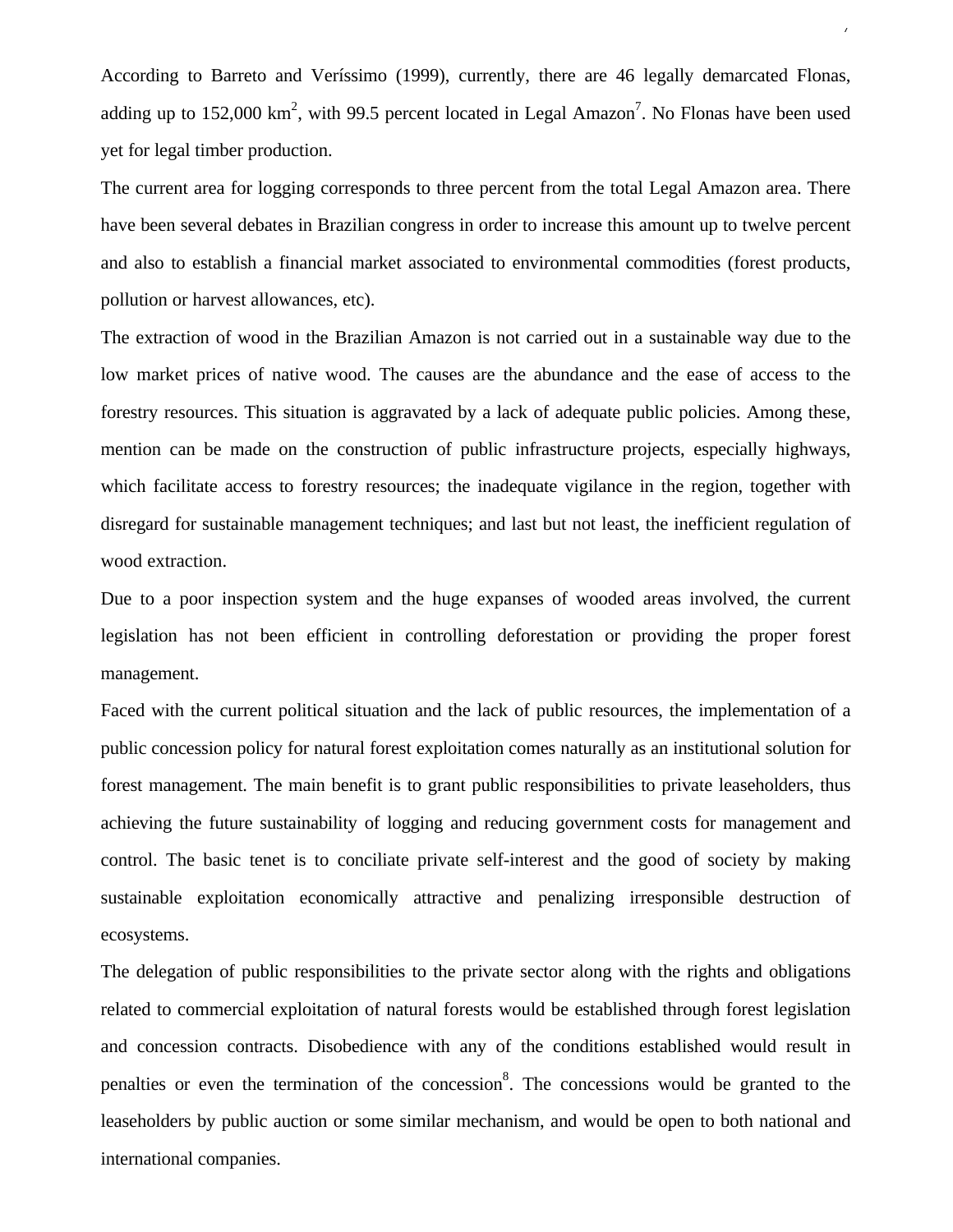The duration of the lease and the size of concession area are critical to ensure the sustainability of any undertaking. Too short a period would tend to encourage maximum cutting to get a quick return. Too small an area would have the same effect, by not allowing a leaseholder to make a profit through sustainable and selective cutting.

## **3 – FOREST CONCESSION APPRAISAL**

In order to determine the stochastic differential equation that conducts the concession value we follow the same methodology of MSS (1989) with some extensions. The procedure is described in the following sections.

## **3.1 – THE REAL OPTION APPROACH**

Timber price, P  $(\frac{C}{m^3})$ , evolves according to the following stochastic differential equation<sup>9</sup>, with dz as a Wiener process.

$$
dP = \eta \cdot (\overline{P} - P)dt + \sigma_p dz \qquad dz = \varepsilon \sqrt{dt}, \ \varepsilon \sim N(0,1)
$$
 (1)

Eq.(1) implies that the timber price follows a mean-reverting process, which is the natural choice for commodities, with long-run equilibrium mean  $\overline{P}$ , reversion speed  $\eta$ , and volatility  $\sigma_{P}$ 

Timber inventory, I ( $m<sup>3</sup>/ha$ ), evolves as the following standard stochastic differential equation from the population ecology literature, with dw as a Wiener process uncorrelated to  $dz^{10}$ .

$$
dI = \left[\mu \cdot I - q(P, I, t)\right]dt + \sigma_I I dw \tag{2}
$$

The inventory growth rate in Eq.(2),  $[\mu I - q(P,I,t)]$  allows negative values. The parameter  $\mu$ corresponds to the timber inventory growth rate as a percentage of the residual inventory;  $q(P,I,t)$  is the control variable representing the optimal cutting rate policy in a short period dt;  $\sigma$ <sup>I</sup> is the uncertainty about the growth rate of timber inventory (burning and discovery of new or valuable species). The assumption for the logging company cost function,  $C(q)$ , is very general. We adopt a linear cost function relative to the timber cutting rate q. Linear cost function leads to a corner (*bangbang*) solution relative to q.

$$
C(q) = c_1 q
$$

We further assume that production can be suspended or restarted at any time without additional  $costs<sup>11</sup>$ .

F(P,I,t) denotes the concession value given the current timber price P, current timber inventory I, and time t until the end of the lease at  $t = T$ . Let  $\pi(q^*)$  represent the cash flows associated to the harvest. We adopt the dynamic programming approach for evaluating the concession and use an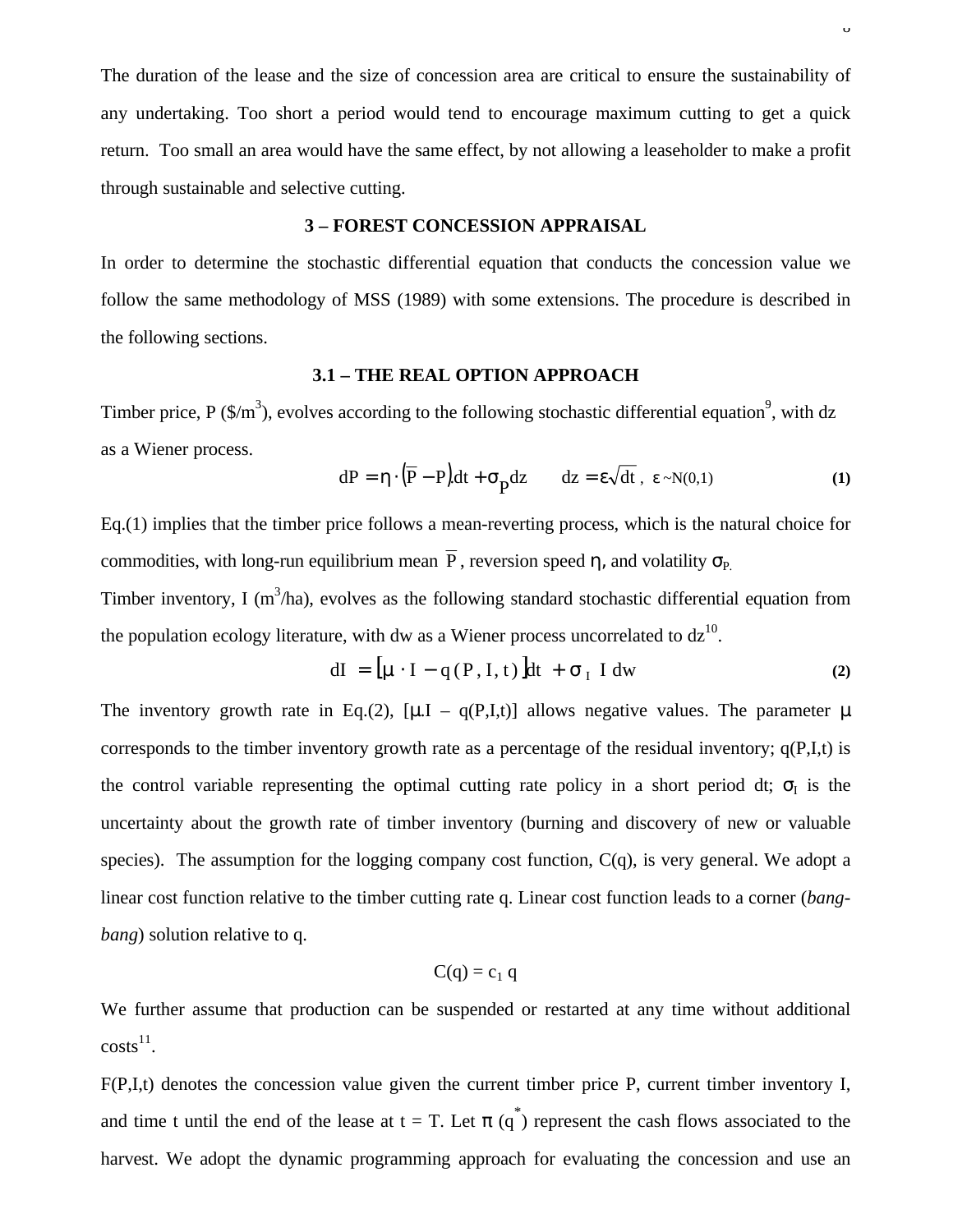appropriated exogenous inter-temporal discount rate ρ. Τhe stochastic optimization problem that leads to the option pricing can be summarized by the Bellman's equation Eq.(3) where  $q_{max}$ represents the maximum annual cutting rate allowed by regulation policy, and Eq.(1) and Eq.(2) represent the processes for the state variables P and I respectively<sup>12</sup>.

$$
F(P, I, t) = \max_{\substack{q \text{ (P, I, t) } \in [0, q_{max}]} \mathbb{E}_{t} \left\{ \left[ \int_{0}^{T} \pi(q^{*}) \cdot e^{-\rho \cdot t} dt \right] + F(P, I, T) \right\}
$$
(3)  

$$
\pi(q^{*}) = P.q^{*} - c_{1}.q^{*}
$$

Using Ito's Lemma and dynamic programming valuation<sup>13</sup>, one can demonstrate that the concession value, F(P,I,t), follows the optimality Eq.(4)<sup>14</sup>. The right hand side of Eq. (4) is a partial differential equation (PDE) of parabolic type in two dimensions with the appropriated boundary conditions  $Eq.(5-10).$ 

$$
0 = \max_{q^*(P, I, t) \in [0, q]} \left\{ \frac{1}{2} \sigma_P^2 F_{PP} + \left[ \eta \cdot (\overline{P} - P) \right] \cdot F_P + \frac{1}{2} \sigma_I^2 I^2 F_{II} + \left[ \mu \cdot I - q^* \right] \cdot F_I + F_t - \rho F + \pi (q^*) \right\} (4)
$$

$$
F(P, I, T) = 0
$$
 (5);  $F(0, I, t) = 0$  (6);  $\lim_{P \to \infty} F_P = I$  (7)

$$
\frac{\partial F}{\partial I}\Big|_{I = \text{Imax}} = 0 \quad (8); \quad F(P, 0, t) = 0 \quad (9); \quad q(P, I \le I_{\text{min}}, t) = 0 \quad (10)
$$

The boundary conditions guarantee that: Eq.(5) - at the end of the lease, the concession value is zero; Eq.(6) - if timber price falls to zero the lease value is null; Eq.(7) - if the timber price becomes very large, changes in the lease due to changes in price will be proportional to the inventory held; Eq.(8) - there is a reflector barrier due to maximum timber inventory density  $(I_{max})$ , leading to a constant concession value above that barrier. Eq.(9) - sets a zero concession value if timber inventory falls to zero. Eq.(10) - imposes the minimum regulatory level  $(I_{min})$  to timber inventory, where the harvest is no longer allowed below that level.

Eq.(4), as well as the appropriated boundary conditions, was numerically solved by the finite difference method (FDM) in explicit form $^{15}$ .

For each current level of timber inventory  $(I_0)$  and timber price  $(P_0)$ ,  $F(P_0,I_0,t_0)$  defines the concession value for any period of time  $t_0$ . Actually, there is an uncertainty associated to the current level of timber inventory and sometimes we only have a way of estimating its probability distribution function,  $p(I_0)$ , through sampling. Let  $V(P_0,t_0)$  be the concession value relating to this uncertainty. Eq.(12) shows how  $V(P_0,t_0)$  can be calculated based on integration over the option value  $F(P_0,I_0,t_0)$ .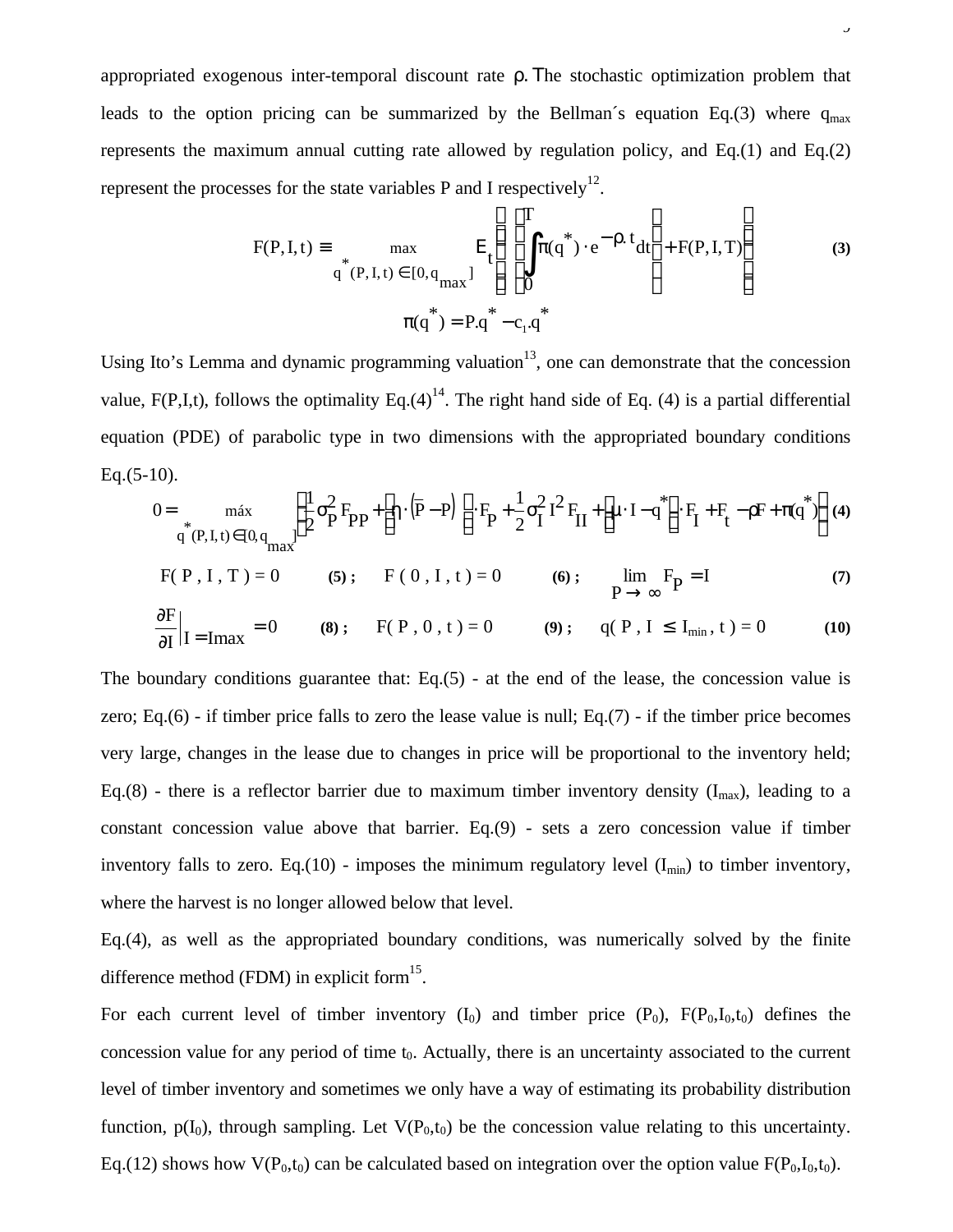$$
V(P_0, t_0) = \int F(P_0, I_0, t_0) . p(I_0) dI_0
$$
\n(11)

#### **3.2 – THE NET PRESENT VALUE APPROACH**

We adopt a probabilistic NPV model in order to compare the results with ROT methodology. Probabilistic NPV means that the free-cash flows coming from harvest are also uncertain.

For negative free cash flows or for inventories below the minimum level  $(I_{min})$  imposed by regulation the concession value is zero, because no harvest is allowed. For positive cash flows and inventories above that minimum level the concession value follows Eq.(4) with the cutting rate policy settled as its maximum level  $q^*_{max}$ .

Eq.(12) summarizes the NPV model subject to same boundary conditions Eq.(5-10): described earlier.

$$
\begin{cases} \left[\frac{1}{2}\sigma_{\mathbf{P}}^{2}F_{\mathbf{P}\mathbf{P}}+\left[\eta\cdot\left(\overline{\mathbf{P}}-\mathbf{P}\right)\right]\cdot F_{\mathbf{P}}+\frac{1}{2}\sigma_{\mathbf{I}}^{2}I^{2}F_{\mathbf{II}}+[\mu\cdot\mathbf{I}-\mathbf{q}]\cdot F_{\mathbf{I}}+F_{\mathbf{t}}-\rho F+\pi(\mathbf{q})\right], \text{ for } I(t)\geq I_{\text{min}} \text{ and } \pi(\mathbf{q})>0\\ 0 \text{ , otherwise} \end{cases}
$$
(12)

#### **4 – RESULTS**

Table 1 presents the parameters adopted for the concession pricing. The parameters are consistent with Barreto (1999); Veríssimo et al (1992); Stone (1997); Morck, Schwartz and Stangeland (1989); and our estimates presented in Appendix A. Due to the lack of available Amazon timber price data, the reversion speed, price volatility and long-run price parameters were estimated from Malaysian Hardwood data and adopted as a proxy for Amazon timber price estimates after some adjustments explained in Appendix A. For the base case we set the current timber price in the Amazon area as  $$50/m<sup>3</sup>$  (according to Stone (1997) the prices in US\$ 1995 varied in a range from \$27/m<sup>3</sup> to  $$82/m^3$ ).

## [ Table 1 here ]

The concession value was calculated using Traditional Methodology (NPV) and Real Option Theory (ROT) approaches. The concession value was appraised by assuming that: 1) the current timber inventory -V( $P_0$ , $t_0$ )- is known and 2) the current timber inventory -F( $P_0$ , $I_0$ , $t_0$ )- follows a probability distribution estimated in Appendix A.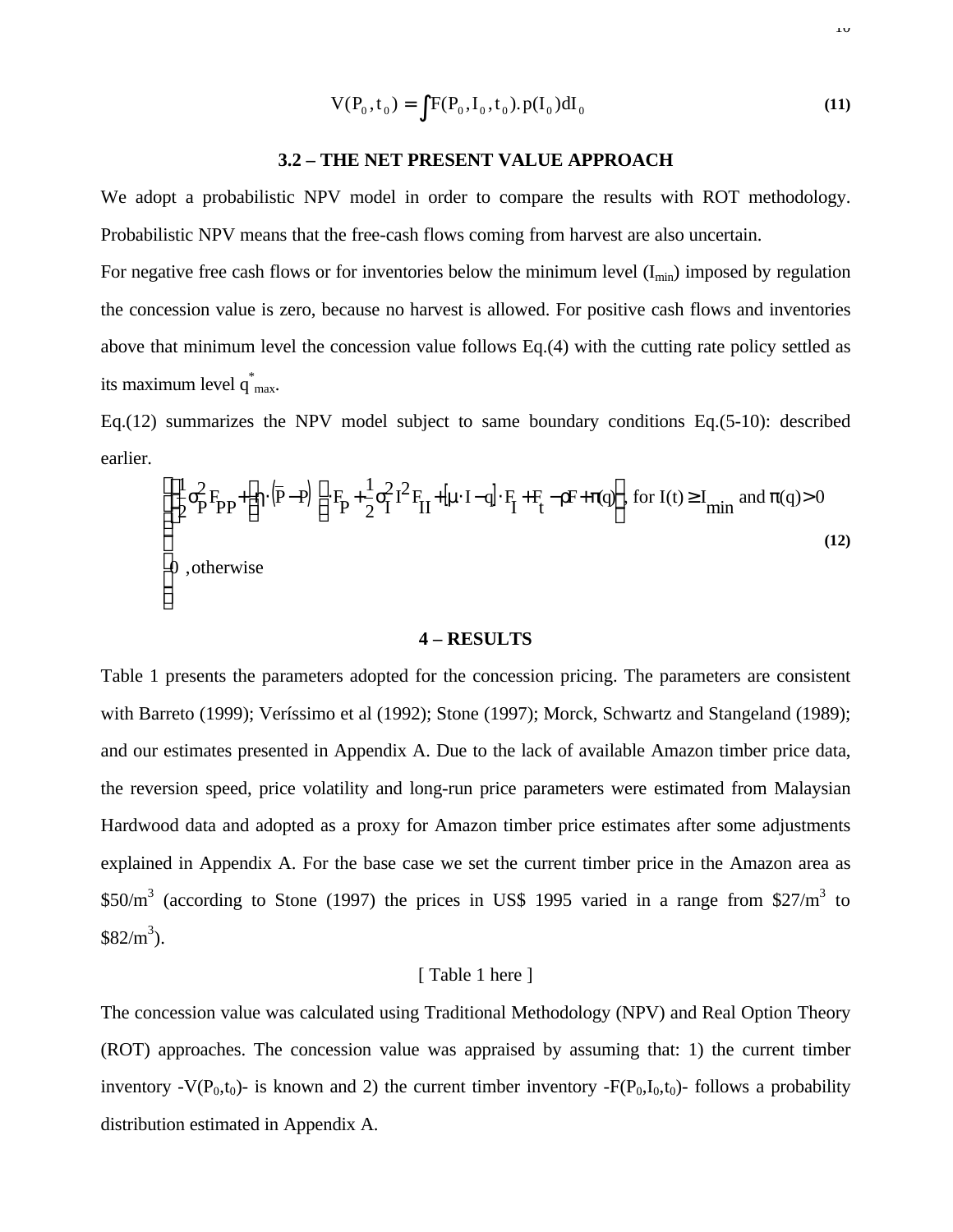Table 2 shows the concession value for the base case and table 3 shows the concession value considering disturbances in the initial conditions. Table 4 shows the sensitivity analyses relative to price and inventory uncertainties. Table 3 and 4 suppose no use of management technique.

> [ Table 2 here ] [ Table 3 here ] [ Table 4 here ]

The results show that:

• The NPV technique undervalues the concession. For the base case, the ROT model computes a 153% higher result.

• The current timber inventory uncertainty in the lease area depresses the concession value  $V(P_0,t_0) < F(P_0,I_0,t_0)$ .

• Management reduces the concession value roughly by 10%. Therefore management should be determined by concession contracts, rather than for economical proposals.

Next we present some further graphs organized in a way to explore the effects of the application of option pricing methodology and its application comparing to the NPV technique.

Figure 1 shows the sensitivity analysis for the concession value V(\$/ha), 30 years to maturity, relative to price volatility (p.v. - standard deviation per year). The option presents the typical shape relative to the mean-reverting process<sup>16</sup>. Due to the change in concavity, the volatility has two different effects on the option value. For the region of positive second derivative  $(F_{PP})$ , price volatility increases the option value. For the others cases we see the opposite effect. One can inspect the signal of the term  $F_{PP}$  in Eq. (4) to verify this effect.

## [ Figure 1 here]

Figure 2 shows the sensitivity analysis for the concession value V(\$/ha), relative to inventory volatility (i.v. - standard deviation per year).

Note that for inventories beyond the regulatory minimum level  $(12.5 \text{ m}^3/\text{ha})$ , i.v. increases the concession value. Even though the profit is zero in this region (it is not allowed to the leaseholder proceed the harvest when the inventory is bellow that level), the concession still has a positive value, contrary to the NPV technique, which gives a null concession value.

For inventories above the regulatory minimum level, i.v. reduces the concession value.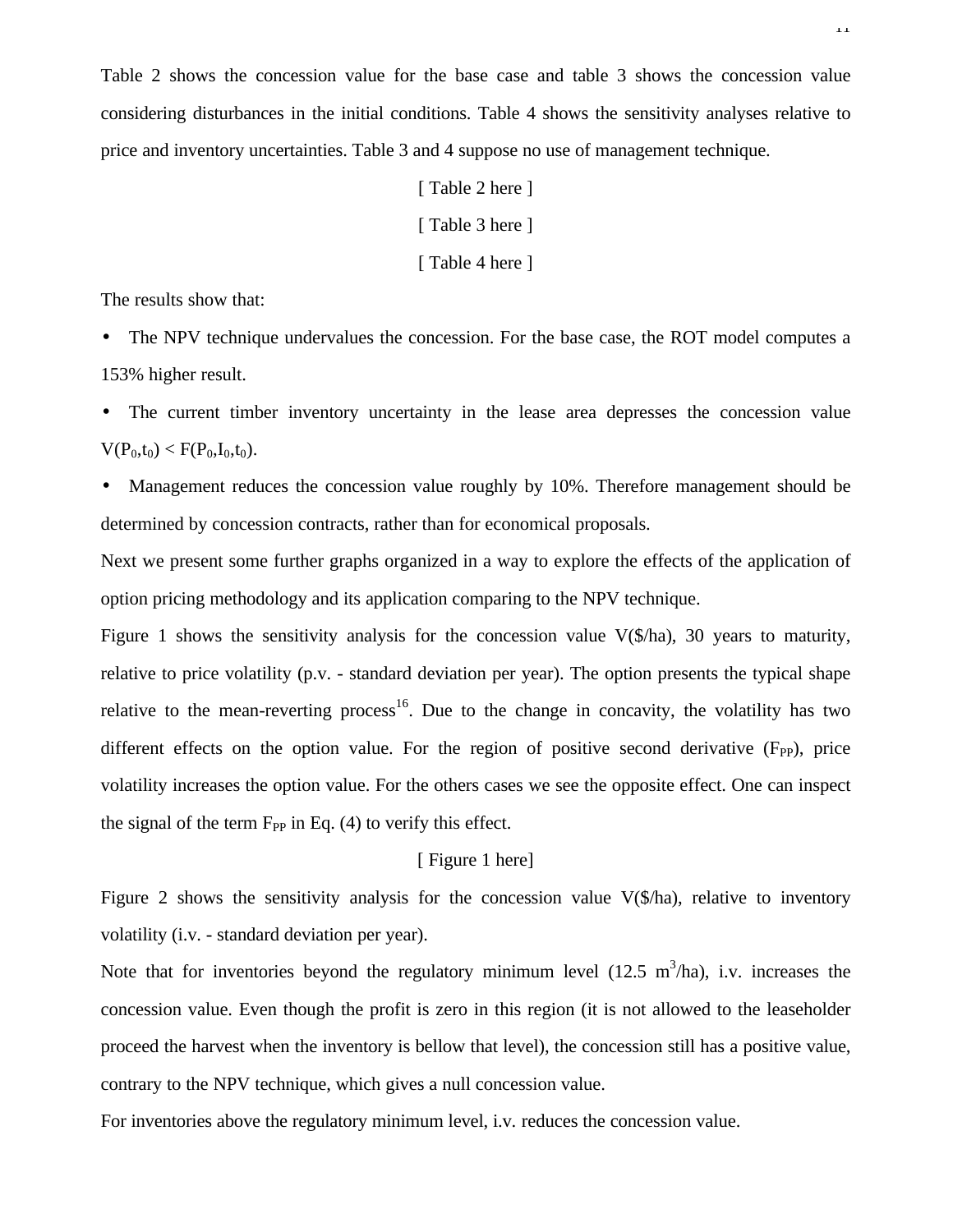One can inspect the signal of the term  $F_{II}$  in Eq. (4). It has a positive value for inventories bellow the regulatory minimum level (12.5 m<sup>3</sup>/ha), and a negative value for inventories above that level. It explains the unusual effect of decreasing the option value due to an increasing of the volatility parameter.

## [ Figure 2 here ]

Figures 3 shows the concession value V(\$/ha) comparison between the NPV and ROT. Note that for out-of-the-money options the difference between the two approaches is higher comparing to deep-inthe-money options.

## [ Figure 3 here ]

Figure 4 shows how the concession value V(\$/ha) calculated by ROT changes relative to time to maturity (t) in years. Note that for time to maturity superior than 15 years, there is no significant increase in the option value.

## [ Figure 4 here ]

Figures 5 shows the differences for the concession value V(\$/ha) relative to changes in the riskadjusted discount rate. The concession value is very sensitive to changes in the discount rate. As expected a higher discount rate decreases the concession value and vice-versa. For the base case the concession changes by 40% due to changes of 0.05 points in the discount rate.

[ Figure 5 here ]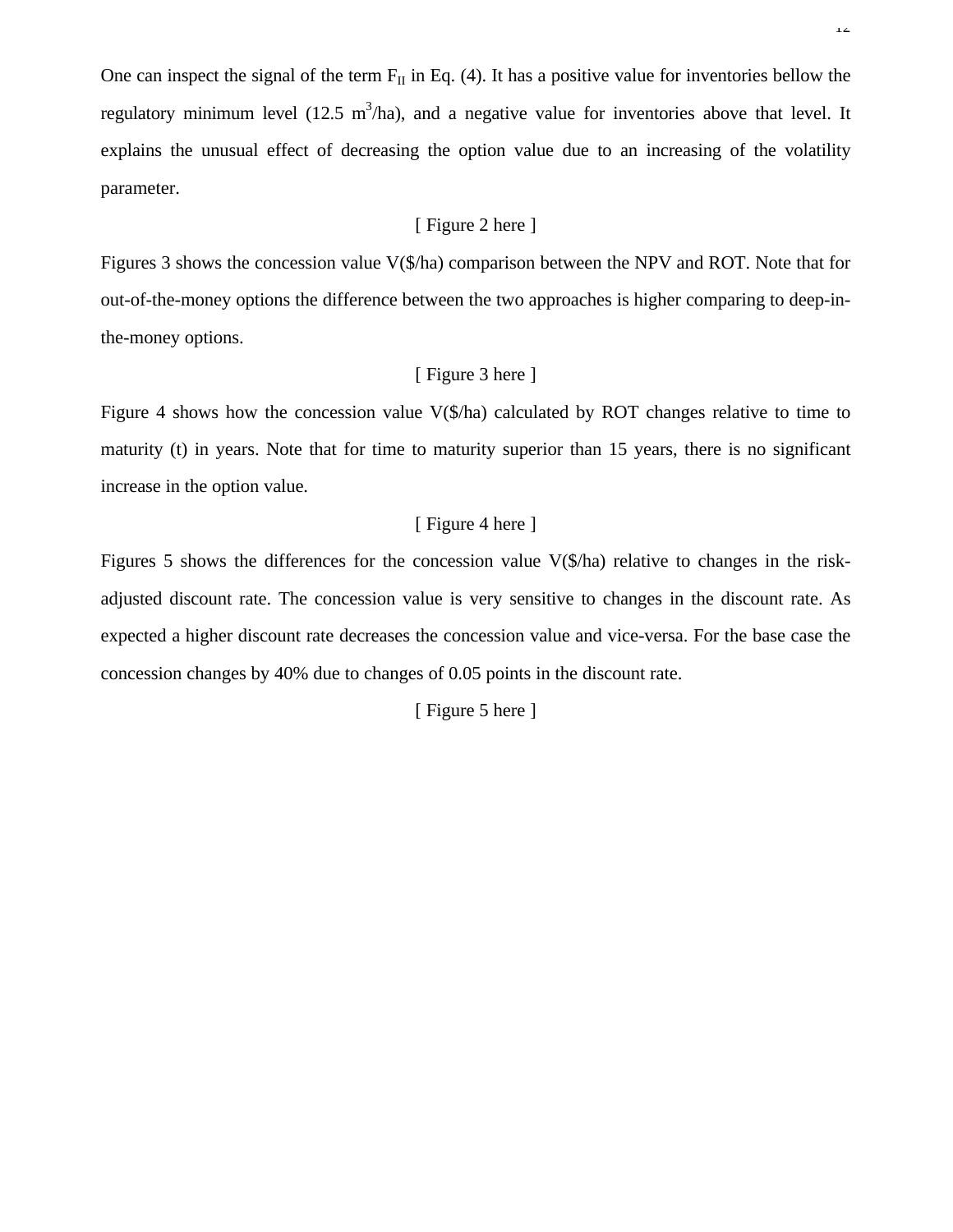# **5 – CONCLUSIONS**

This paper proposes a Real Option Theory (ROT) methodology to estimate the concession value of a typical Amazon natural forest for harvesting of commercial wood. The proposed method is superior to the traditional approach of Net Present Value (NPV) leading to a higher concession value. ROT allows quantifying the gains from management decisions due to unpredictable changes in the economy.

For the base case, the concession value calculated by ROT is 153% higher than the one calculated by NPV.

Our results concerning the regulatory policy shows that: (i) there is no need for a reduction on the minimum inventory level imposed by regulation; (ii) 15 years appears as an ideal concession time since no significant improvements on the concession value can be obtained by applying longer duration; (iii) management should be established as an obligation on concession contracts since it reduces concession value; and (iv) as the concession value is very sensitive to changes on riskadjusted discount rate, the latter should be estimated very carefully.

The paper also proposes methods to estimate the probability distribution of log volumes in concession areas as well as future timber prices. The volume distribution is specified in a spatial model as a function of geographic characteristics of the area as well as the neighboring areas.

The data available about forestry resources are scarce and often in disagreement. Therefore, the numerical results must be seen as merely indicative of the concession value. However, we believe that the results are quite revealing and can motivate the use of this methodology with any set of parameters.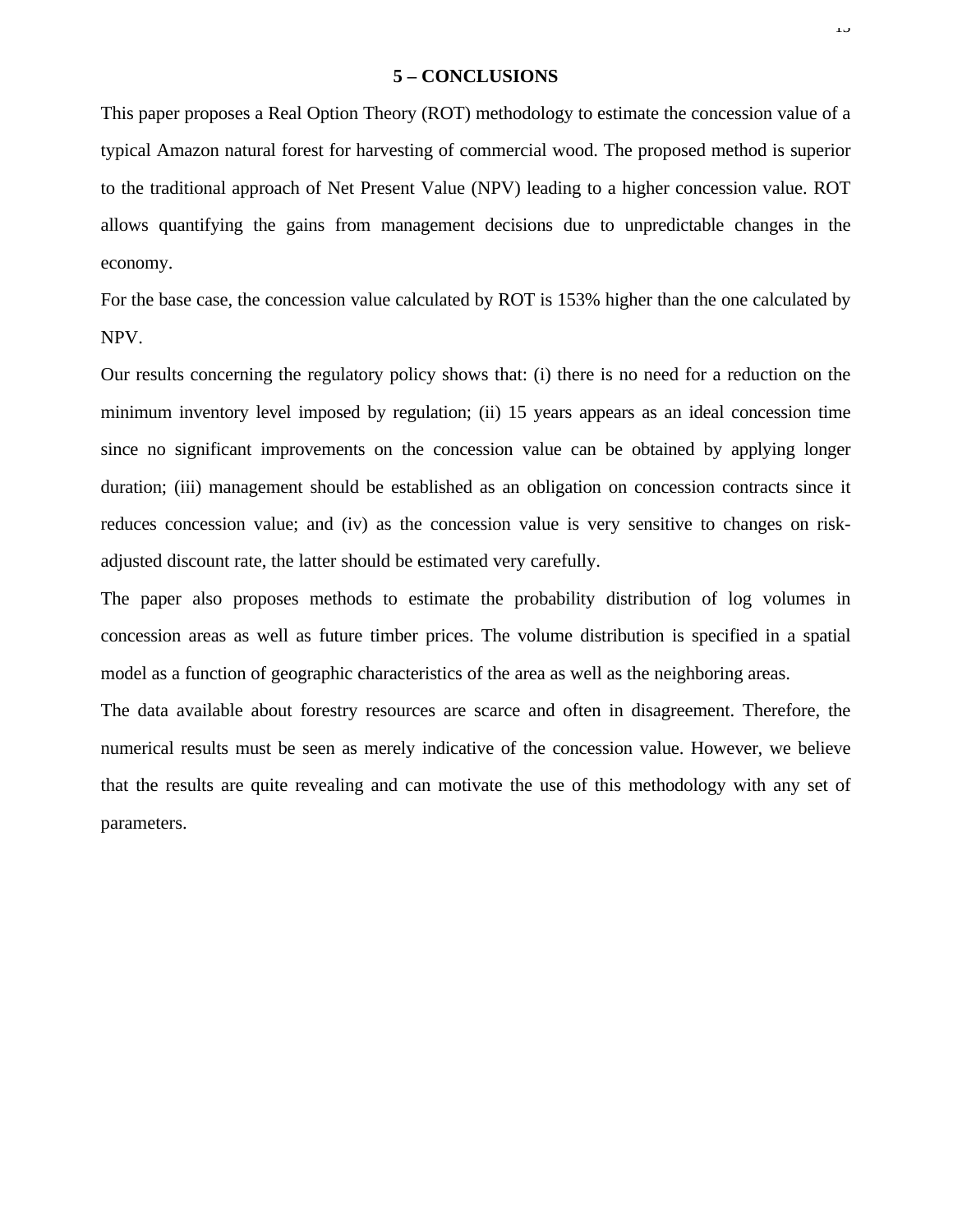- 1. More comparisons between NPV and ROT can be found in Dixit and Pindyck (1994) or in Trigeorgis (1996).
- 2. Note that the set of parameters is often controversial.
- 3. For a given soil quality, climate and other characteristics not observable but spatially related of a specific area, the amount of biomass determines the number of trees with a minimum diameter that can be harvested.
- 4. Just few points of biomass in the total area of concession are actually inspected either by collecting sample data at the local or by satellite information. The rest of the biomass on the concession area is therefore estimated through econometric procedures.
- 5. Valuation based on economic aspect has, however, some advantages: (i) easier understanding with less propensity to generate controversies; (ii) results that are easily grasped by central planners, with penalties imposed for any harmful effects through taxes or royalties, generating financial income aimed at the future sustainability of logging.
- 6. See Veríssimo and Barros (1996)
- 7. Additional information about existing Flonas, legislation, and management techniques can be found at www.ibama.gov.br
- 8. See Ferraz and Seroa (1999)
- 9. Eq.(1) implies that prices can even become negative. In order to avoid this, we use a truncated distribution for the numerical calculations on option value. Since Eq.(1) represents a stationary process, for a relative high long-run equilibrium mean and current timber price level, the probability of negative values becomes unlikely.
- 10. We assume that the logging company is a small firm in comparison to the whole industry (the international market). Therefore, changes in forest inventory of a single concession do not affect the market price of timber.
- 11. Brennan and Schwartz (1985) and Dixit and Pindyck (1994)-chapters 6 and 7, relax this assumption.
- 12. The model does not consider the tax effect over the cash flows. We can add taxes with no additional problems.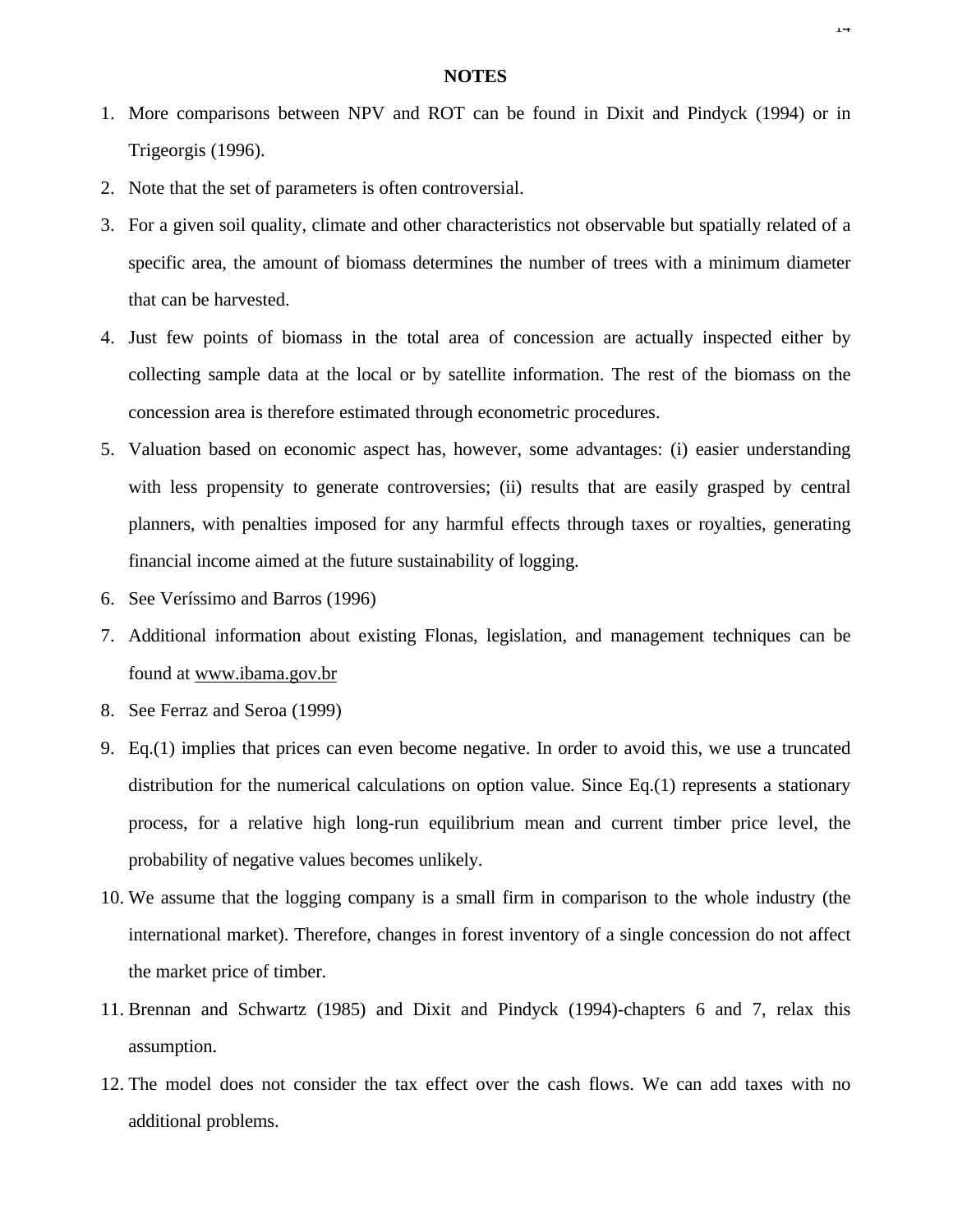- 13. We adopt a dynamic programming methodology instead of the contingent claims analysis, due to the lack of available data of Amazon timber industry, as well as the nonexistence of an environmental products on any Brazilian trading floor.
- 14. See Dixit and Pindyck (1994) chapter 5, equation 28, for a contingent claims equivalent approach when the underlying follows a mean-reverting geometric process.
- 15. More about FDM can be found in Ames (1977) or Smith (1971), and the employed methodology is available from authors upon request.
- 16. See Dixit and Pindyck (1994) chapter 5.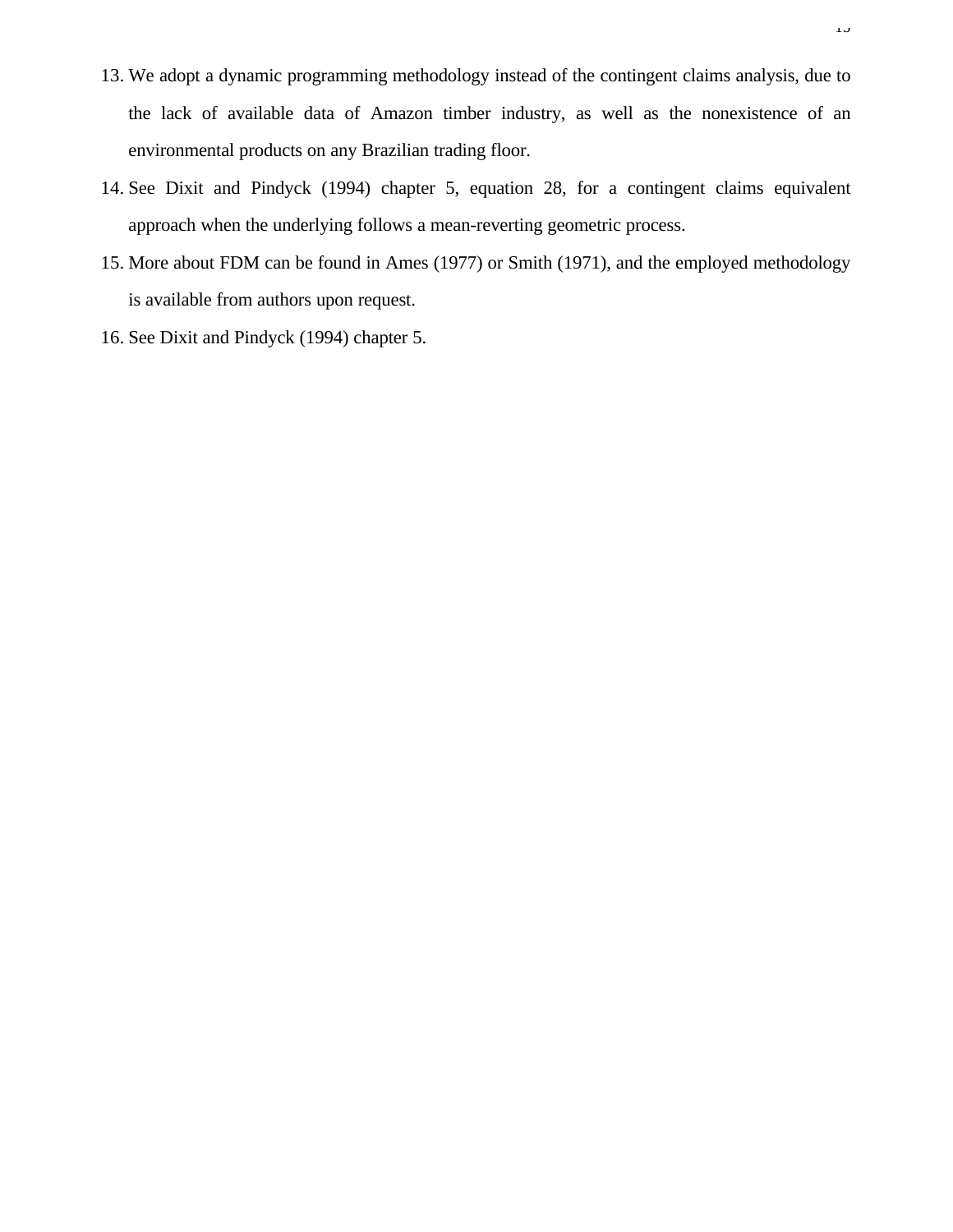#### **REFERENCES**

- 1. Ames, W. F. *Numerical Methods for Partial Differential Equations*. Great Britain. Academic Press, INC. 1977.
- 2. Anselin, L. *Spatial Econometrics: Methods and Models.*1987. The Netherlands. Kluwer Academic Publisher. 1988.
- 3. Barreto, P. *Rentabilidade da Produção de Madeira em Terras Públicas e Privadas na Região de cinco Florestas Nacionais da Amazônia*. mimeo. IMAZON. 1999.
- 4. Barreto P. and Veríssimo, A. *Informações e Sugestões para a criação e gestão de florestas públicas na Amazônia.* mimeo. IMAZON. 1999.
- 5. Brennan, M..J. and Schwartz,E. *Evaluating Natural Resource Investments*. Journal of Business, 58, April 1985. 135 – 157.
- 6. Conrad, J.M. *Analysis On the option value of old-growth forest*. Ecological Economics 22. Elsevier. 1997. 97 – 102.
- 7. Dixit A. and Pindyck, R. *Investment Under Uncertainty*. Princeton. New Jersey. Princeton University Press. 1994.
- 8. Ferraz C. and Seroa, R. *Concessões Florestais e Exploração Madeireira no Brasil: Condicionantes para a Sustentabilidade*. PPP IPEA, Dec. 1998. 259-286.
- 9. Trigeorgis, L. *Real Options*: *Managerial Flexibility and Strategy in Resource Allocation.* United States of America. The MIT Press. 1996.
- 10. Morck R., Schwartz E. and Stangeland, D. *The Valuation of Forest Resources under Stochastic Prices and Inventories*. Journal of Financial and Quantitative Analysis, vol. 24, no. 4, Dec. 1989.  $473 - 487.$
- 11. Pindyck, R. *Uncertainty in the Theory of Renewable Resource Markets.* Review of Economic Studies, vol. 51, no. 2, April 1984. 289-303.
- 12. Smith, G.D.; *Numerical Solution of Partial Differential Equations.* Oxford Mathematical Handbooks. Great Britain. Oxford University Press. 1971.
- 13. Stone, S. W.; *Evolution of the Timber Industry Along an Aging Frontier: The Case of Paragominas (1990-95).* World development, vol. 26, no.3, 1998 . 433-448.
- 14. Veríssimo A. and Barros, A.C.; A Expansão da Atividade Madeireira na Amazônia Impactos e Perspectivas para o desenvolvimento do setor florestal do Pará. mimeo. IMAZON. 1996.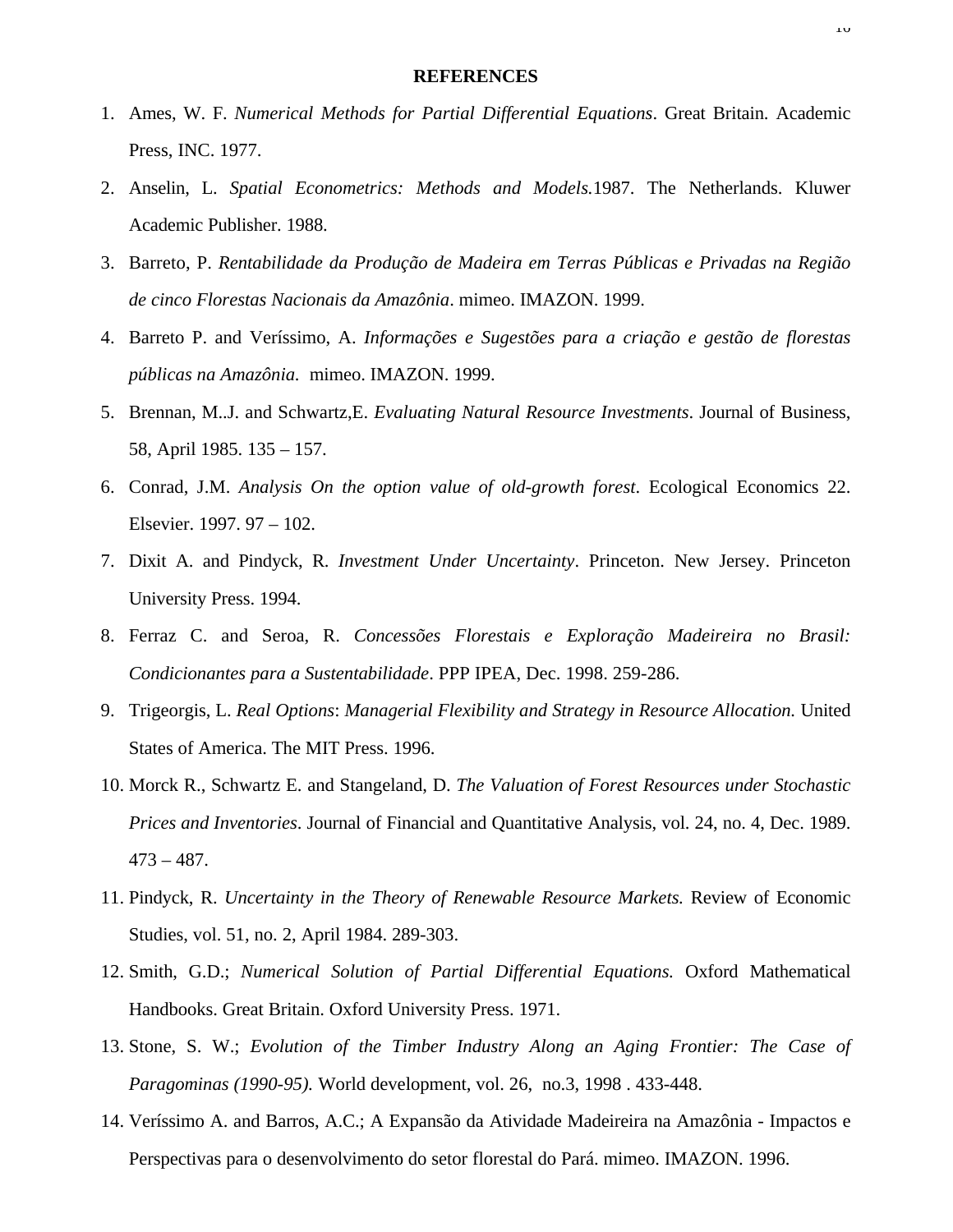- 15. Veríssimo, A.; Barreto, P.; Mattos, M.; Tarifa, R. and Uhl, C.; *Logging Impacts and Prospects for Sustainable Forest Management in an old Amazonian Frontier: the Case of Paragominas* - Forest Ecology and Management, vol. 55, 1992. 169 – 199.
- 16. Veríssimo A. and Júnior, S.; *Política Florestal Coerente para Amazônia: Zoneamento Florestal, FLONAS e Monitoramento Florestal*. mimeo. IMAZON. 1997.
- 17. RADAM Database*. Diagnóstico Ambiental da Amazônia Legal - Levantamento de Recursos Naturais*, vol.13. Ministério das Minas e Energia. Brasil. 1991.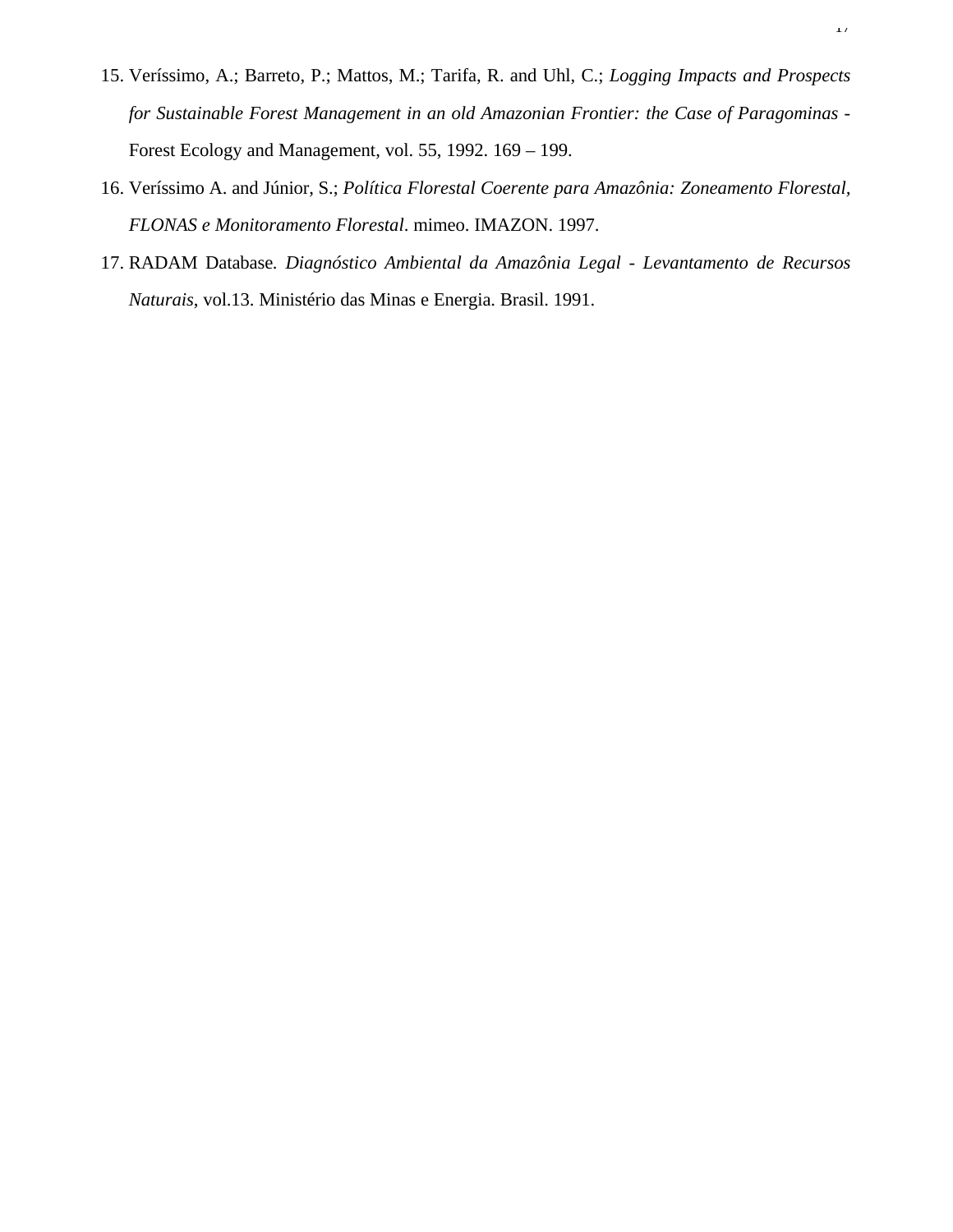## **APPENDIX A**

#### **A.1 – Timber Volume (Biomass) Estimates**

The amount of biomass in a region is one of the value determinants of the concession of a forest reserve. It depends basically on the soil quality, the climate and other characteristics that are not directly observable but are spatially related.

The present work proposes that a mapping be carried out of the Legal Amazon in order to verify which regions have highest potential for economic activities related to wood extraction. The qualities of the data used and methodological limitations recommend that the results must be seen as a first step. The biomass density data came from the RADAM database project, which in 1991 measured the density of wood for 2400 localities. The time elapsed since this measurement was done and the spatial dispersion of the sample indicates the fragility of the results. Considering the methodological aspect, it was only possible to construct biomass estimates down to the level of a single municipality (corresponding roughly to a county), which implies excessive aggregation in most of the cases.

The measures obtained from the RADAM project correspond to particular points and do not cover the entire area of a potential concession, making it necessary to extrapolate or predict these measures for the whole area. Table 5 shows that 300 municipalities were not considered and that 31 had less than 3 hits.

## [ Table 5 here ]

The prediction will be carried with a model that relates the density of biomass (b) with the density of neighboring regions, and explanatory variables (x) which are measured for the whole area.

The explanatory variables considered are geological and ecological factors such as the kind of soil, vegetal cover, altitude, distance from the sea; and climatic factors, including in this category rainfall and mean temperature per quarter of the year. Besides these factors related to measurable characteristics of each region, we considered the influence of neighboring regions. That is, it will be assumed that biomass density varies uniformly over the space, which implies that the biomass density of a region is an estimator of biomass density of neighboring regions.

The research (IBGE – The Brazilian Institute of Geography and Statistics) identified for the Legal Amazon homogeneous regions according to the kind of soil (S) and the kind of vegetal coverage (V), uses the same classification adopted by RADAM. Besides these characteristics, this research also measured the mean temperature (T) and the mean precipitation per quarter for each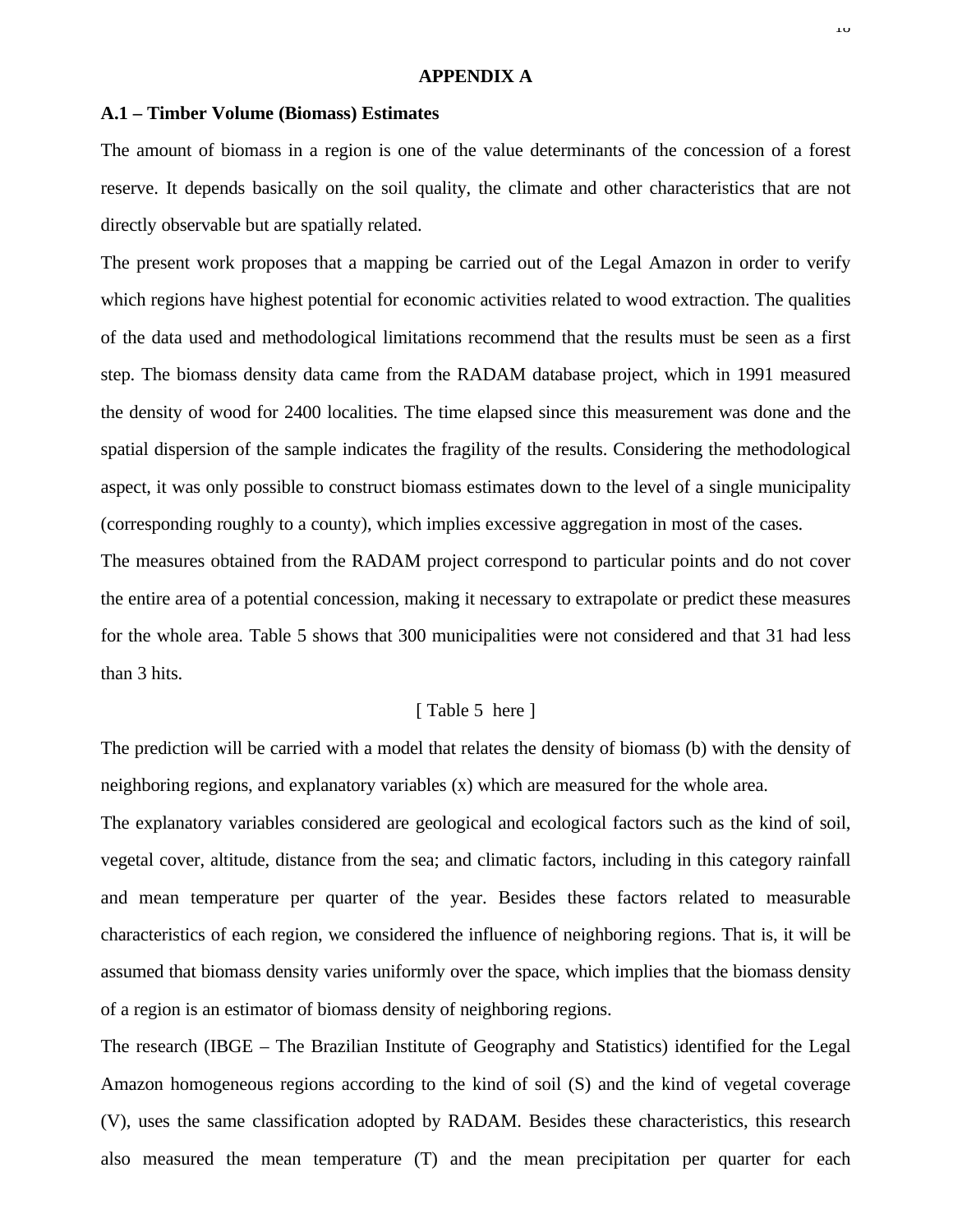municipality. The mean altitude and distance from the sea may be obtained from other sources. All these latter variables will be denoted by (C). The variables (S,V) are known for each point of the RADAM sample, as well as means for municipalities. The variables (T,C) are known only as means at the municipal level.

The RADAM sample refers to places – identified as points since they are small areas (1 ha) – and the results are related to areas. In order to make the data compatible with the level of aggregation of the results, the model was estimated with the RADAM sample, and predicted on an aggregate basis. It has two versions, one including the density effect of neighboring regions, and the other ignoring it. Naturally, the first one is an unrestricted form of the second and, in that way, the models will be presented in the desegregated form.

$$
b_{i} = \rho W_{i} b + \sum a^{j} s_{i}^{j} + \sum c^{j} g_{i}^{j} + \sum d^{j} v_{i}^{j} + e_{i} e_{i}^{2} - (0, \sigma^{2})
$$
(13)

where:

 $b_i$ : density of biomass for i∈R

 $M(m)$ : set of the points in municipality m

W : neighborhood matrix between the RADAM points

j : altitude and distance from the sea, mean temperature and rainfall in each quarter

j i : variable indicating the kind of soil (j) at point i

j i exteed : variable indicating the kind of vegetal cover (j) at point i

j i  $v_i^j$  : logarithm of variable (j) at point (i), with  $v_i^j = v_m^j$  i  $\in M(m)$ .

ρ : spatial correlation coefficient.

After the model's estimation, it is necessary to obtain the aggregate result per municipality,  $E(b_m)$  $\overline{\phantom{0}}$ )= ∫  $x \in M(m)$  b<sub>x</sub>. Hence, it is necessary to integrate each part of equation (13), where (p(x)=k) is the probability of (x). Except for the neighbor effect part, the integrals are exact.

$$
\int_{x \in M(m)} a^j s_x^j p(x) \partial x = a^j \int_{x \in M(m)} s_x^j p(x) \partial x = a^j x_m^j
$$
  

$$
\int_{x \in M(m)} c^j g_x^j p(x) \partial x = c^j \int_{x \in M(m)} g_x^j p(x) \partial x = c^j y_m^j
$$
  

$$
\int_{x \in M(m)} d^j v_x^j p(x) \partial x = c^j v_m^j \int_{x \in M(m)} p(x) \partial x = d^j v_m^j
$$

where:

 $x_m$ : proportion of municipality (m) that has soil type (j)

 $y_m^j$  : proportion of municipality (m) that has vegetal cover (j)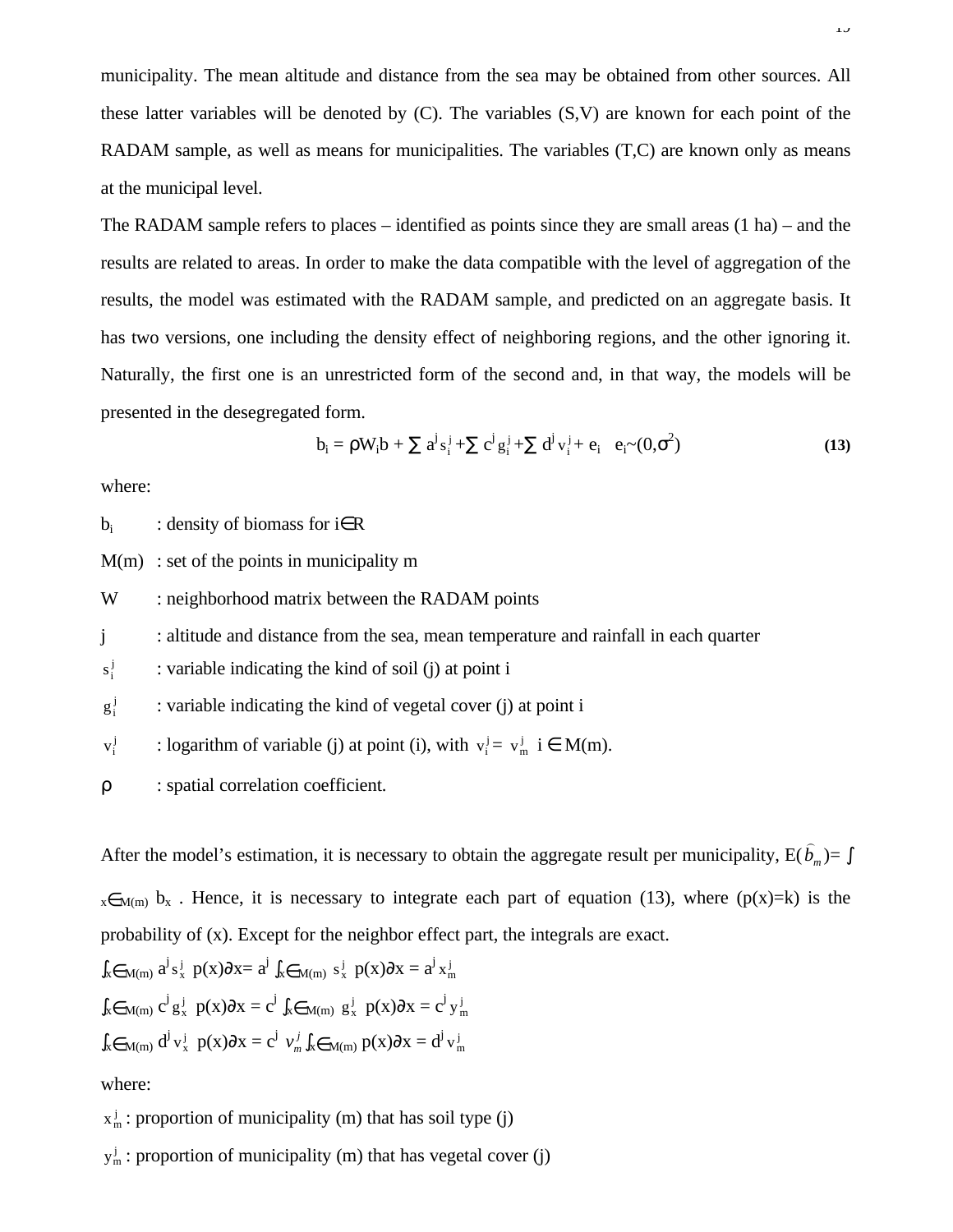## **Empirical Results**

The regressors of the model were grouped in the vectors: (S) indicating the kind of soil; (V) the kind of vegetation; (T) the temperature per quarter; (C) the rainfall, altitude and distance from the sea; and (W) the neighbor effect. The model represented by Eq.(13) is specified in general form and the best transformation must be chosen for b<sub>i</sub>. To keep the results interpretable we will choose only between the identity transformations, which correspond to  $(e~N(0,\sigma^2))$  or  $(e~LN(0,\sigma^2))$ . We estimated the model with desegregated data and all the explanatory variables, considering these two transformations. Than we choose the one which maximized the likelihood. The results indicated the logarithmic transformation, as can be seen in Table 6.

#### [ Table 6 here ]

The total number of regressors is 22 and the sample has 1968 points. Although the degrees of freedom are more than sufficient, the objective of extrapolating the results outside the sample recommends avoiding redundant variables in trying to reach a "structural" model. We therefore tested different selections within the set {S,V,C,T} and chose the one which minimized the standard error and the Akaike information criteria (AIC). The likelihood of the model with spatial correlation cannot be computed since It depends on |I-W|, a matrix whose dimension equals the number of observations (N), which is 2400. However, as long as the element omitted is the same for all models with spatial effects, the selection criteria were not affected.

The results in Table 7 show that the best model is (C,V,W) which includes the neighbors effect. Although being the best model, it relies on the homogeneity hypothesis and can be used to predict a smaller number of municipalities since we do not have neighborhood information for many of then. For this model we obtained a biomass lognormal distribution with mean 100  $m<sup>3</sup>/h$ a and standard deviation of 0.40 from the associated normal distribution. However, the effective wood density per hectare corresponds only to a fraction of the actual wood density per hectare. The rest of the density value includes damage from extraction procedures and area for natural preservation. The estimated value with mean  $100m<sup>3</sup>/ha$  was divided by four to take these aspects into account, leading to a biomass mean of  $25m^3/ha$  an estimate consistent with Barreto (1999).

[ Table 7 here ]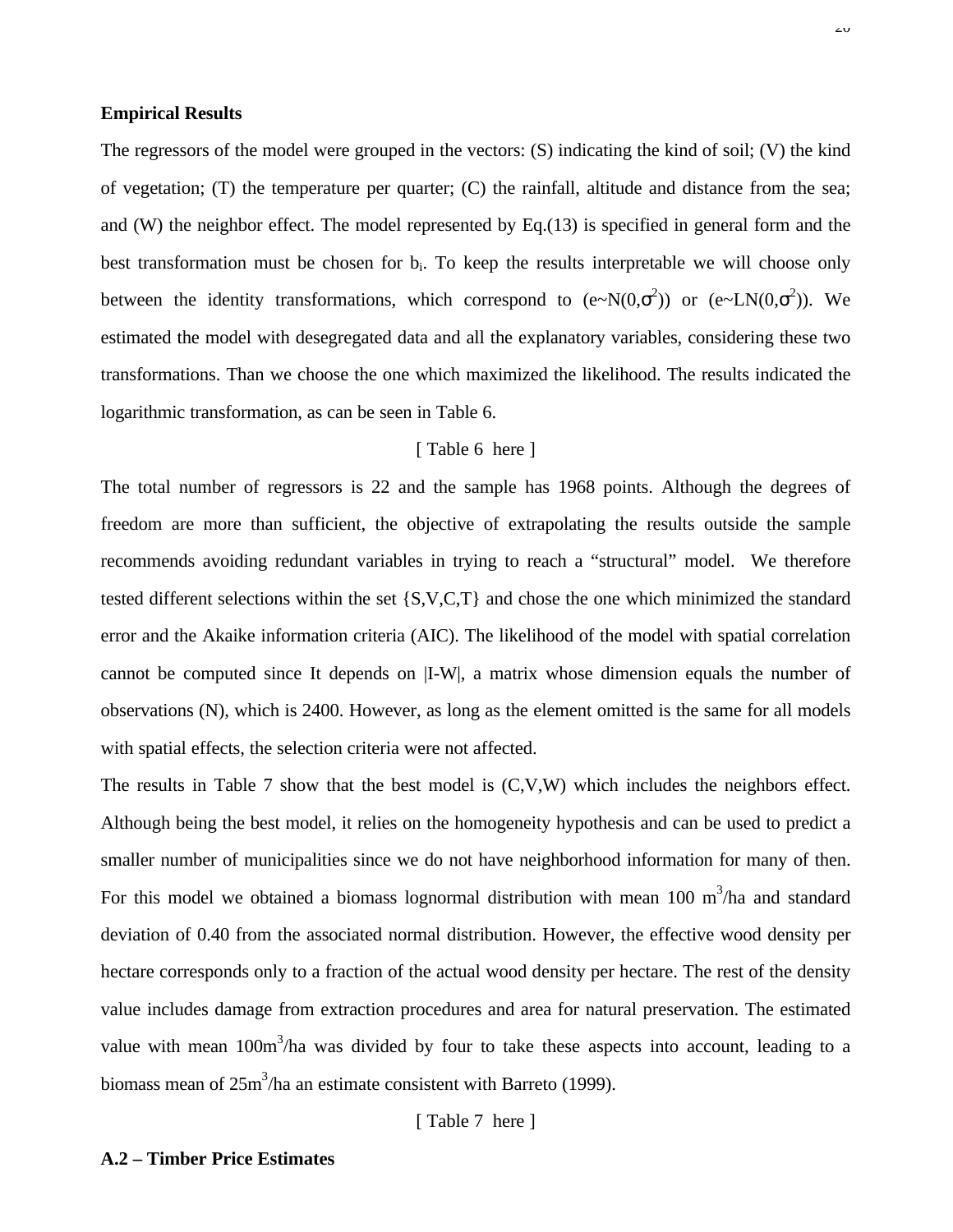Figure 6 shows the monthly time series data of timber price for Brazilian Mahogany exporting data, Malaysian Hardwood logs and USA Softwood logs, those two latter were collected from IFS (International Finance Statistics) database. For comparison proposes, Mahogany data were adjusted to the same level of Malaysian and USA timber.

## [ Figure 6 here ]

It is not straightforward which data to use. The wood produced by the concession is not yet traded on international market, making difficult the estimation procedure.

The model for timber price should attend to some conditions. Real options model needs a model as simple as possible to avoid complex solution methods. Since timber is a commodity, its price should be stationary following a mean-reverting process with long-run equilibrium mean. Both conditions suggest an  $AR(1)$  process Eq.  $(14)$ 

$$
\Delta P_t = a + bP_t + e_t \qquad e_t \sim N(0, \sigma_e^2) \tag{14}
$$

For monthly data we get models with two or three lag variables, implying in an autoregressive process with order greater than one. However using annual data we obtain an AR(1) process for all timber prices. Therefore we choose the latter. Table 8 shows the results for each timber price data.

Mahogany and USA Softwood logs present unit root processes (b=0) which is not reasonable. Therefore we consider Malaysian data the one that better describes timber prices process. Calculations of  $(\eta)$  and  $(\sigma)$  parameters for the continuos time models are based on Pindyck and Dixit (1994) chapter 3 equation (19).

Since we use for the base case estimates coming from Malaysian Hardwood data, it is necessary to make some adjustments on the estimates, in order to apply them to Amazon timber data.

The level of both data is quite different (while Malaysian price is around \$180/ $m<sup>3</sup>$ , Amazon price is around \$50/ $m<sup>3</sup>$ ). Multiplying the Malaysian volatility (52.751) by the ratio between the Amazon and Malaysian long-run average of timber price (0.248) makes the adjustment for the volatility (13.082). For the reversion speed parameter there is no need of adjustments, since we assume the same degree of speed reversion for both Malaysian and Amazon timber prices.

The current Malaysian Hardwood price  $(\$180/m^3$  in US\$1995) is roughly similar to the long-run average estimated from Malaysian Hardwood data  $(\$202/m^3)$ . Therefore, we set the Amazon longrun average price at its current price  $(\$50/m^3)$ . One reason that explains that price difference is the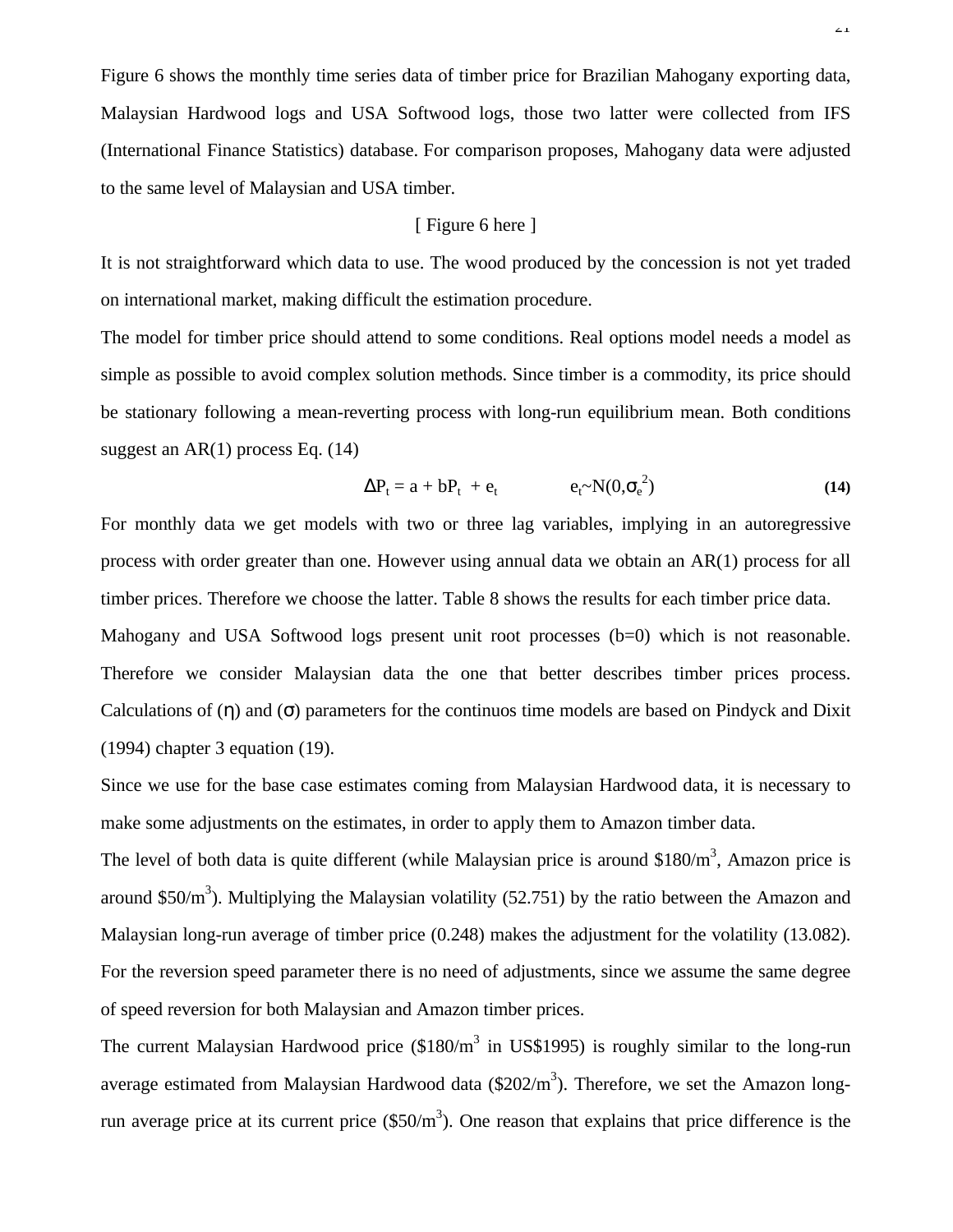fact that the available data of Amazon timber price as well as the extraction and transportation costs were collected just after the harvest, and for sales address to local market.

[ Table 8 here ]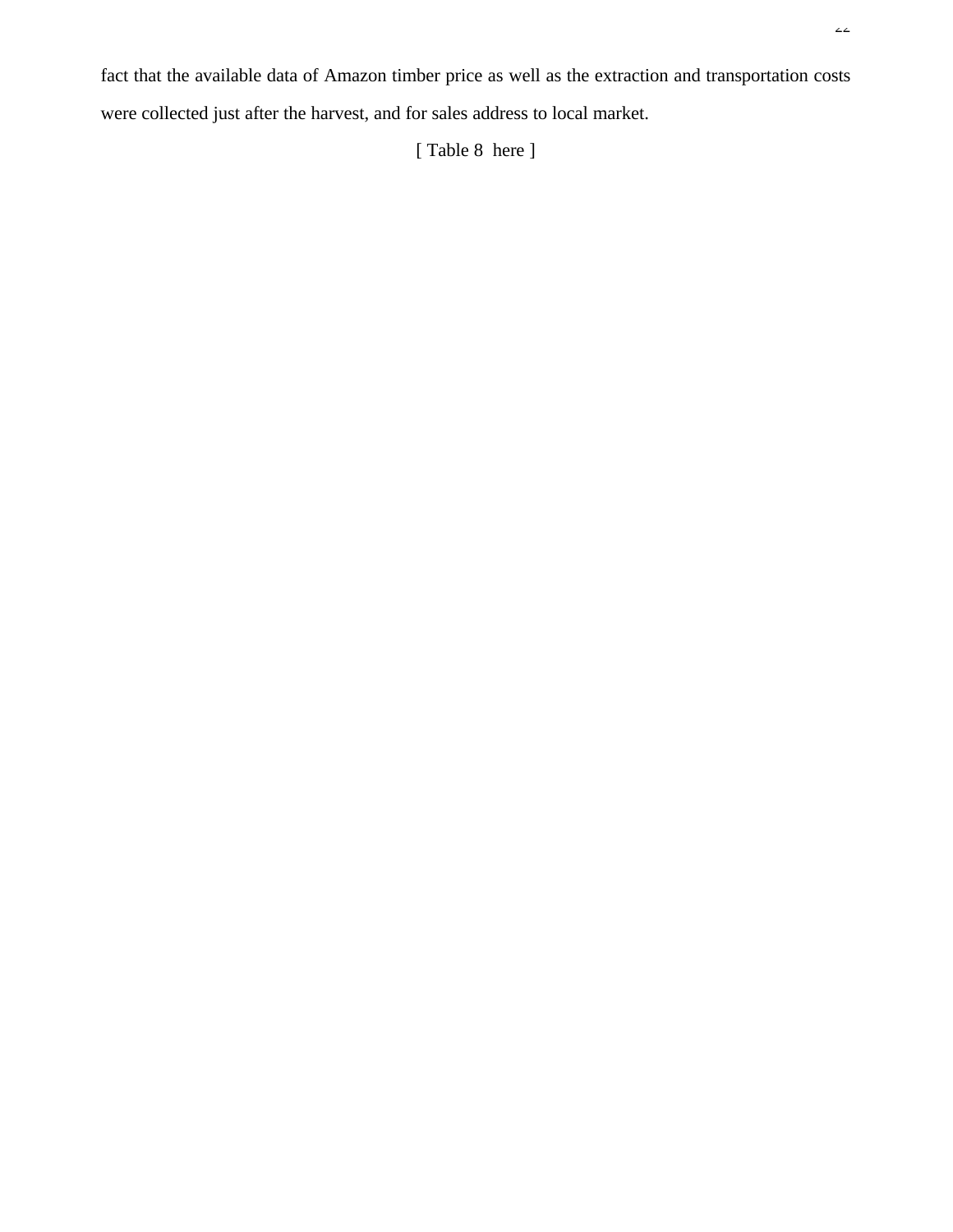# **TABLES**

Table 1: Parameters for the base case

| Variable                                                                                                                     |                  | Value       |
|------------------------------------------------------------------------------------------------------------------------------|------------------|-------------|
| Current timber inventory $(m^3/ha)$                                                                                          | I <sub>0</sub>   | 25          |
| Standard deviation of the current timber inventory $I_0$                                                                     | S                | 0.41        |
| Current timber price $(\frac{5}{m^3})$                                                                                       | $P_0$            | 50          |
| Standard deviation of P (year)                                                                                               | $\sigma_{\rm P}$ | 13.082      |
| Standard deviation of timber inventory (year)                                                                                | $\sigma_{I}$     | 0.1         |
| Production cost without management techniques $(\frac{C}{m})$                                                                | c <sub>1</sub>   | 40          |
| Production cost with management techniques $(\frac{C}{m})$                                                                   | c <sub>1</sub>   | 42          |
| Timber inventory growth rate as % of residual inventory with/without management (year)                                       | μ                | 0.01 / 0    |
| Long-run equilibrium mean                                                                                                    | $\overline{P}$   | 50          |
| Discount rate (year)                                                                                                         | ρ                | 0.15        |
| Reversion speed                                                                                                              | η                | 0.473       |
| Maximum cutting rate $(m^3$ /year)                                                                                           | $q_{\text{max}}$ | $16.10^{3}$ |
| Minimum timber inventory for preservation purposes imposed by regulation $(m^3/ha)$<br>(50% of the current timber inventory) | $I_{min}$        | 12.50       |
| Concession Time (years)                                                                                                      | T                | 30          |

| Table 2: Concession Value (\$/ha)    |     |     |     |  |  |  |  |
|--------------------------------------|-----|-----|-----|--|--|--|--|
| NPV $F(P_0, I_0, t_0)$ $V(P_0, t_0)$ |     |     |     |  |  |  |  |
| Management                           | 3.9 | 9.9 | 8.8 |  |  |  |  |
| No Management                        | 2.8 | 8.7 | 79  |  |  |  |  |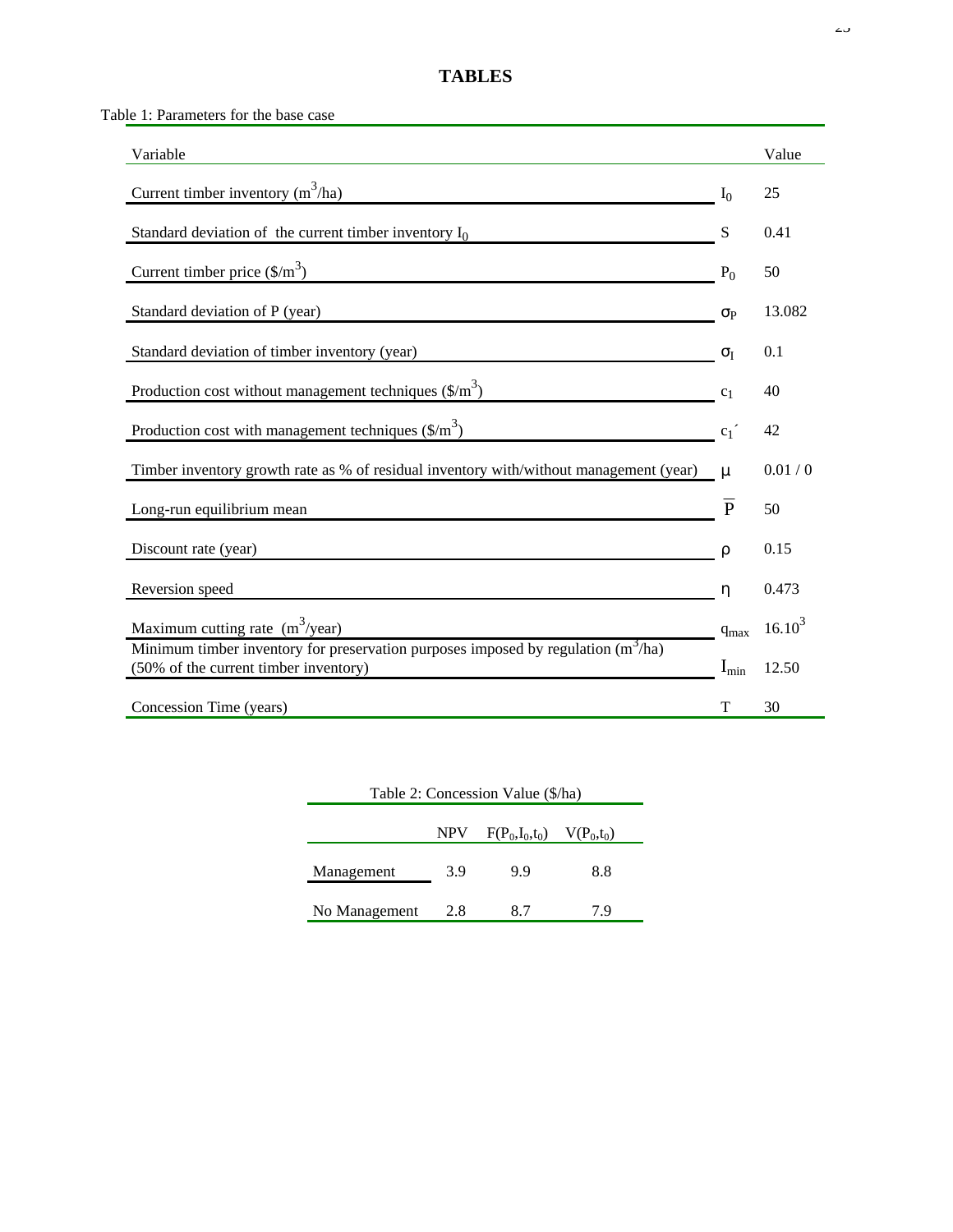| Alternatives          | $(I_0, P_0, I_{min})$ | <b>NPV</b> | $F(P_0,I_0,t_0)$ | $V(P_0,t_0)$ |
|-----------------------|-----------------------|------------|------------------|--------------|
| <b>Base Case</b>      | (25,50,12.5)          | 3.9        | 9.9              | 8.8          |
| $(-10)$ Inventory     | (15,50,12.5)          | 2.9        | 7.3              | 5.3          |
| $(+10)$ Inventory     | (35,50,12.5)          | 3.9        | 10.1             | 9.7          |
| $(x 0.5)$ Price       | (25, 25, 12.5)        | 0          | 6.8              | 5.9          |
| $(x 2.0)$ Price       | (25,100,12.5)         | 16.7       | 20               | 17.9         |
| $(x\;0.5)$ $I_{\min}$ | (25,50,6.25)          | 3.9        | 10.2             | 10           |

Table 3: Concession Value (\$/ha) Relative to Disturbances in the Initial Conditions

Table 4: Concession Value (\$/ha) Relative to Uncertainties (\$/ha)

| <b>Alternatives</b>                                |                                                 | $F(P_0,I_0,t_0)$ | $V(P_0,t_0)$ |
|----------------------------------------------------|-------------------------------------------------|------------------|--------------|
| <b>Base Case</b>                                   | $\sigma_{\rm P} = 13.436, \sigma_{\rm I} = 0.1$ | 9.9              | 8.8          |
| (x 0.5) Price Uncertainty $\sigma_{\rm P} = 6.718$ |                                                 | 8.7              | 7.7          |
| (x 1.5) Price Uncertainty $\sigma_P = 26.872$      |                                                 | 11.5             | 10.2         |
| (-)Inventory Uncertainty $\sigma_{I} = 0.01$       |                                                 | 10.2             | 9.3          |
| $(+)$ Inventory Uncertainty                        | $\sigma_{I} = 0.15$                             | 9.4              | 8.3          |

Table 5: Distribution of Municipalities over the RADAM sample

| Class 0 1-3 4-5 6-10 11-15 16-20 21-40 40-60 >60 Total |  |  |  |  |     |
|--------------------------------------------------------|--|--|--|--|-----|
| Municipalities 300 31 18 17 25 12 12 10 7              |  |  |  |  | 442 |

|       |                       | rable 6: Choice of the Transformation: |
|-------|-----------------------|----------------------------------------|
| Model | (level)               | (logarithm)                            |
| LVM   | $-7514.34$ $-7140.36$ |                                        |

Table 6: Choice of the Transformation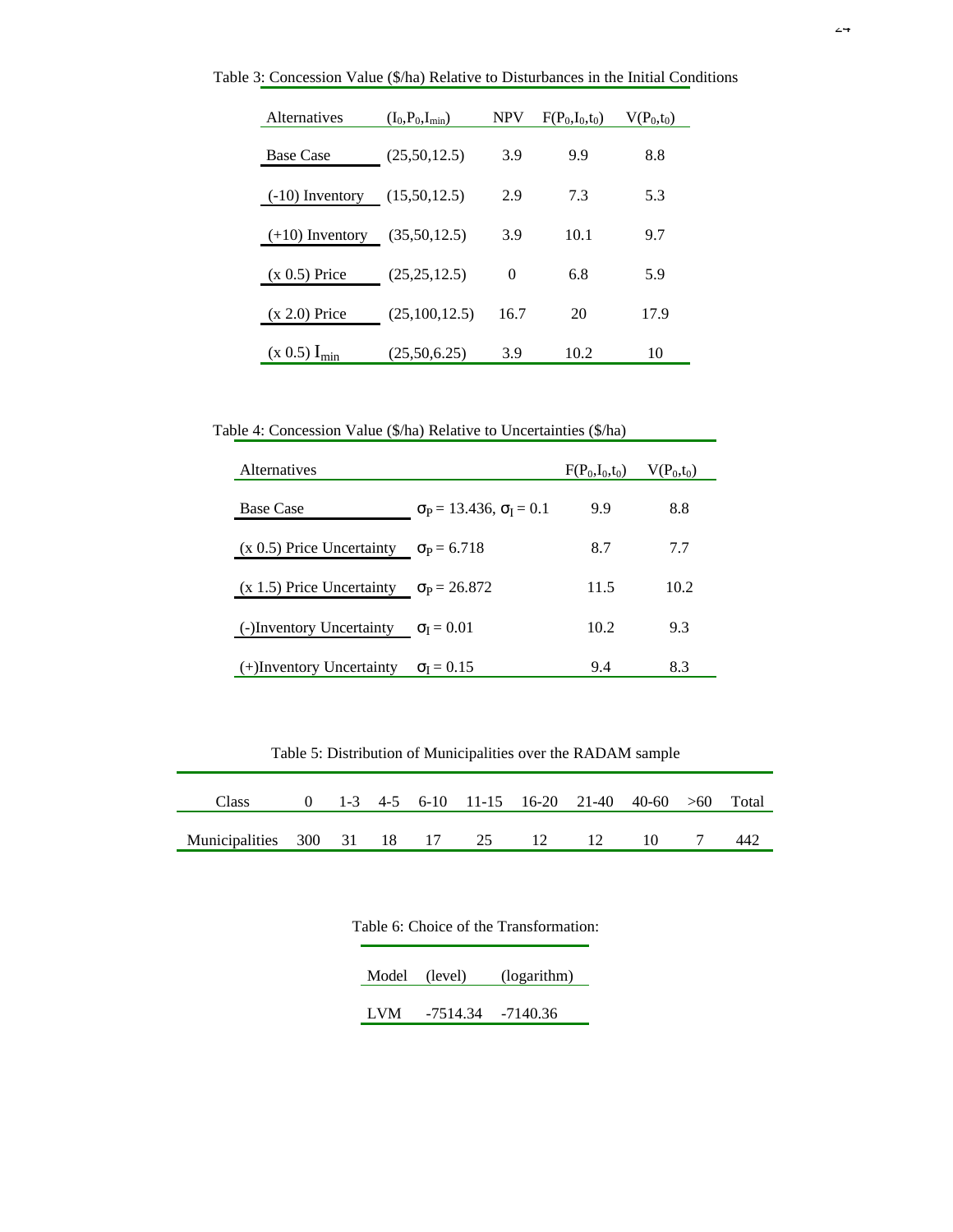| Variables     | Std. Dev. | Number of<br>Regressors | <b>Spatial Correlation</b><br>$(\rho)$ | <b>AIC</b> |
|---------------|-----------|-------------------------|----------------------------------------|------------|
| C, T          | .4253     | 10                      |                                        | $-1.700$   |
| S, V          | .4313     | 12                      |                                        | $-1.670$   |
| S, C, T       | .4247     | 17                      |                                        | $-1.695$   |
| V, C, T       | .4224     | 15                      |                                        | $-1.708$   |
| S, V, C, T    | .4217     | 22                      |                                        | $-1.705$   |
| $\mathcal{C}$ | .4254     | 6                       | -                                      | $-1.703$   |
| C, V          | .4223     | 11                      |                                        | $-1.713$   |
| C,T,W         | .4024     | 11                      | .45                                    | $-1.809$   |
| S, V, W       | .4138     | 13                      | .43                                    | $-1.752$   |
| S, C, W       |           | -                       | -                                      |            |
| S, V, C, T, W | .4008     | 23                      | .45                                    | $-1.805$   |
| C,W           | .4021     | 7                       | .47                                    | $-1.815$   |
| C, V, W       | .4021     | 12                      | .43                                    | $-1.810$   |

Table 7: Model with 1968 RADAM points

|  | Table 8: Timber Price Estimates |  |
|--|---------------------------------|--|
|--|---------------------------------|--|

|                                                               | $b$ (t-test)                                     | a | $\sigma_{\rm e}$ d.w | n | $\sigma$ | Н            | Long-run average         |
|---------------------------------------------------------------|--------------------------------------------------|---|----------------------|---|----------|--------------|--------------------------|
|                                                               |                                                  |   |                      |   |          | (half-life)  |                          |
|                                                               |                                                  |   |                      |   |          | $ln(2)/\eta$ |                          |
|                                                               |                                                  |   |                      |   |          |              |                          |
| <b>Brazilian Mahogany</b>                                     | $-0.11(0.8)$ 24.5 20.0 1.82 0.117 13.082 6 years |   |                      |   |          |              | US\$ $50/m^3$            |
|                                                               |                                                  |   |                      |   |          |              |                          |
| Malaysian Hardwood logs -0.37(2.0) 74.9 60.0 2.2 0.473 52.751 |                                                  |   |                      |   |          | 2 years      | $US\$ 202/m <sup>3</sup> |
|                                                               |                                                  |   |                      |   |          |              |                          |
| USA Softwood logs                                             | $-0.17(1.1)$ 27.7 21.0 2.00 0.186 18.463         |   |                      |   |          | 4 years      | US\$ $163/m^3$           |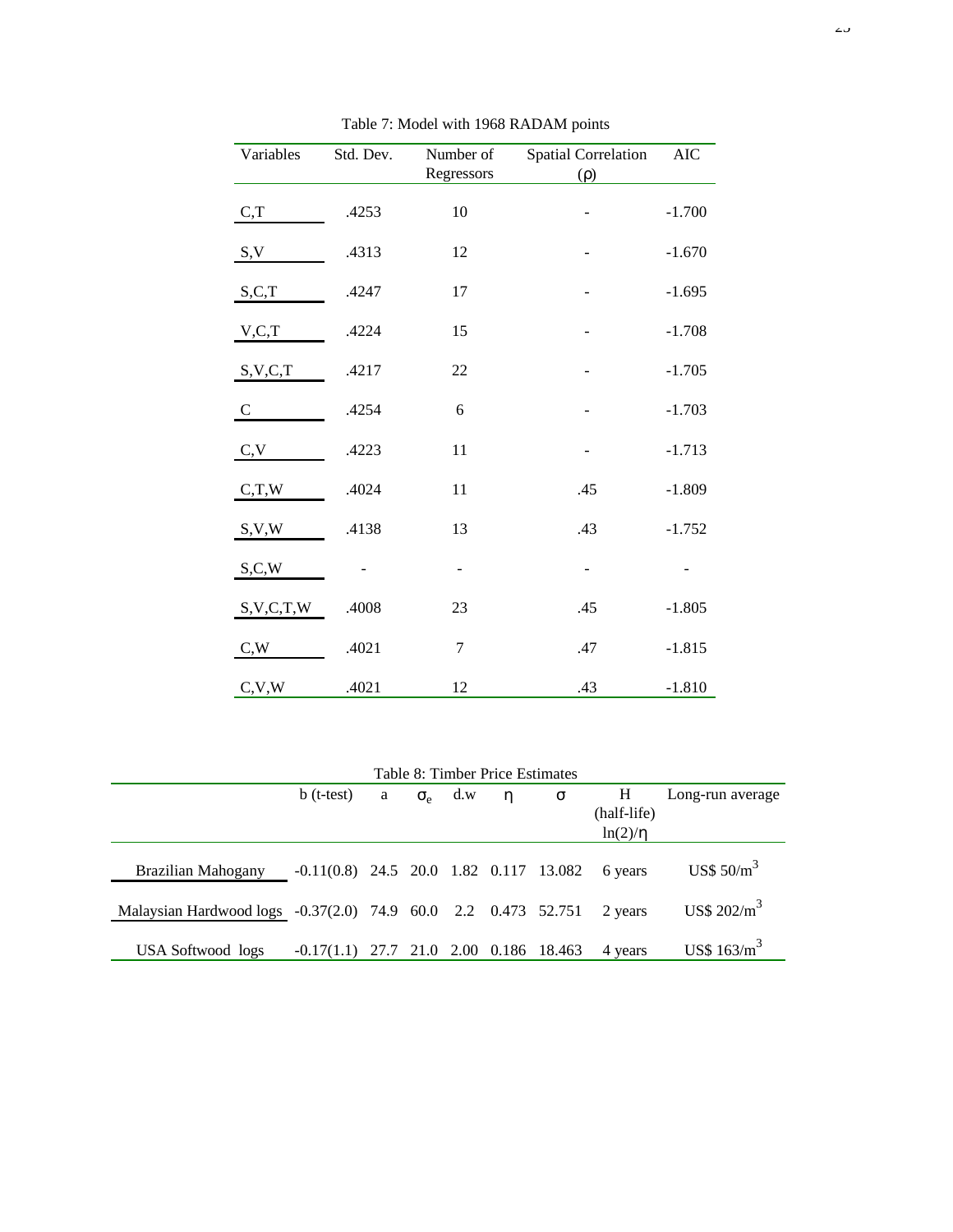# **FIGURES**



**Figure 1: Concession Value V (\$/ha) X Timber Price Volatility (p.v.) – 30 yrs to maturity**

**Figure 2: Concession Value V (\$/ha) X Inventory Volatility (i.v.) – 30 yrs to maturity**

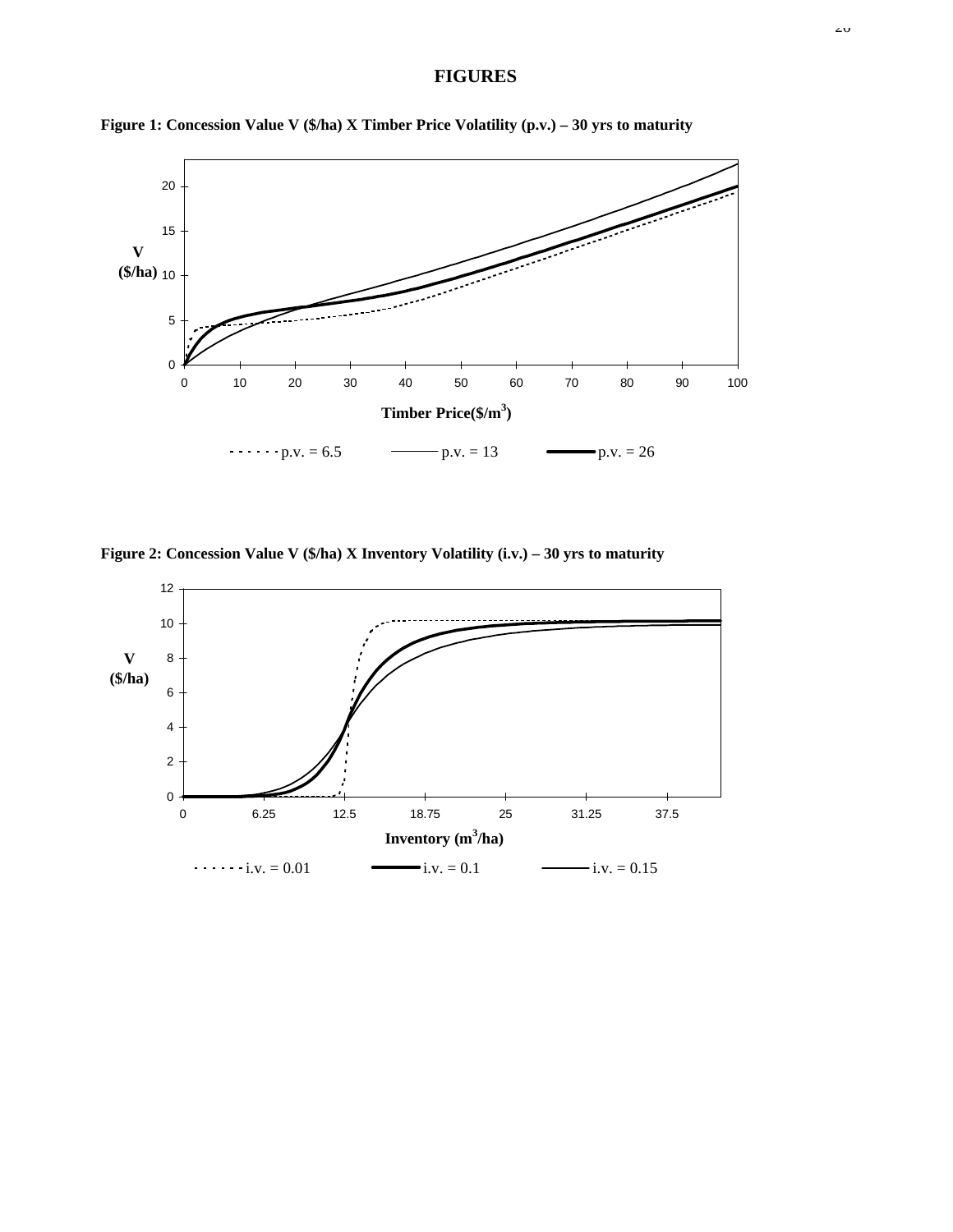



**Figure 4: Concession Value V (\$/ha) X Time to Maturity (t)**